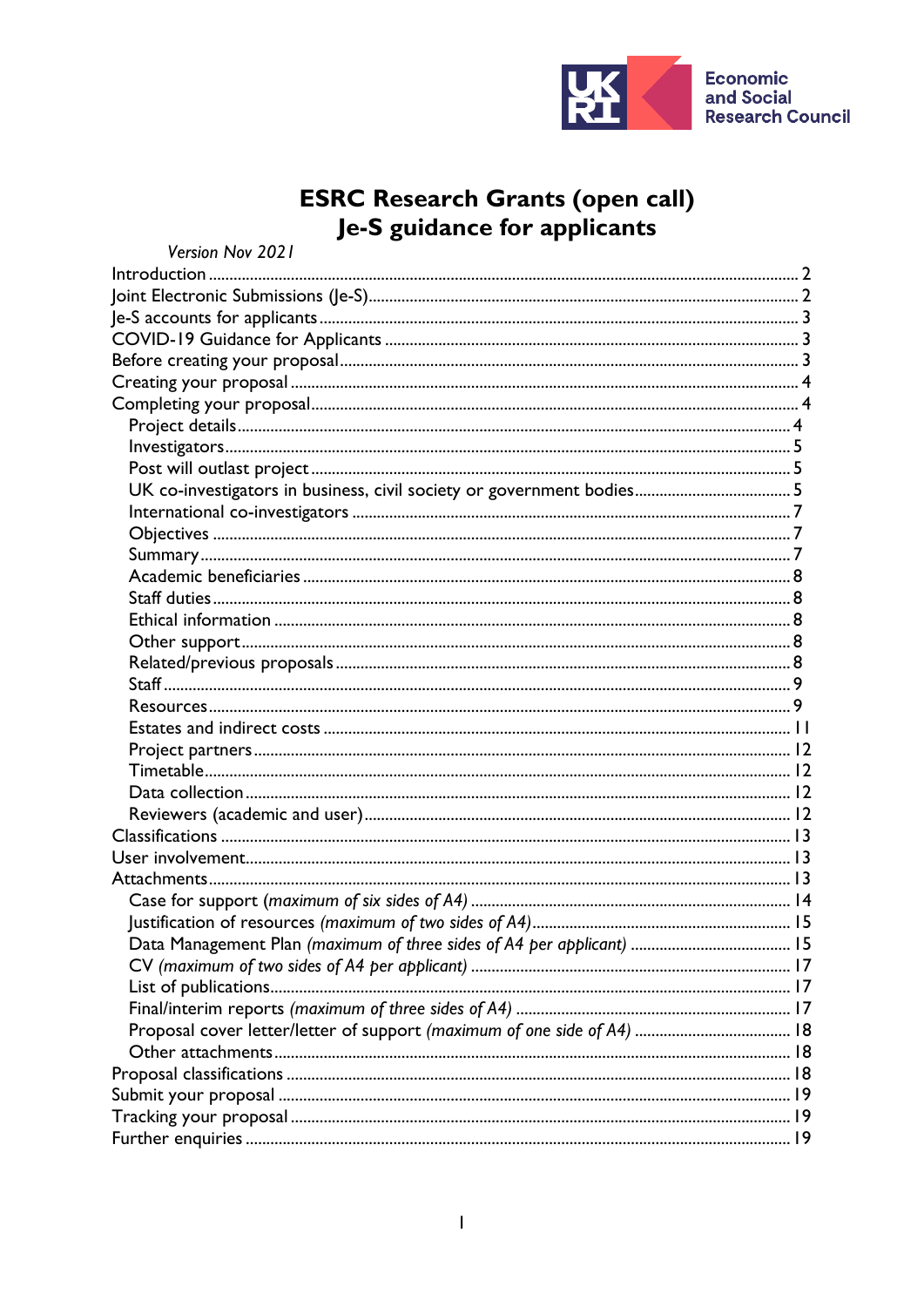# <span id="page-1-0"></span>**Introduction**

This is a guidance document created to assist applicants to this call in the completion of their proposal. It is specific to this call and should be used in conjunction with the following information:

- **ESRC Research Funding Guide** <https://esrc.ukri.org/funding/guidance-for-applicants/research-funding-guide/>
- **ESRC guidance on 'How to write a good research grant proposal'** [https://esrc.ukri.org/funding/guidance-for-applicants/how-to-write-a-good-research](https://esrc.ukri.org/funding/guidance-for-applicants/how-to-write-a-good-research-grant-proposal/)[grant-proposal/](https://esrc.ukri.org/funding/guidance-for-applicants/how-to-write-a-good-research-grant-proposal/)
- **Je-S help text** is available in every page of your le-S form, simply click on the question mark against any section (or on the word 'Help' in the top right hand corner of each page)
- **Je-S helpdesk** (for all Je-S system enquiries) [JeSHelp@je-s.ukri.org](mailto:JeSHelp@je-s.ukri.org) or 01793 444164 If you experience difficulties using Je-S or have questions regarding its use, helpdesk staff can be contacted between Monday to Thursday 8.30am - 5.00pm,` Fridays 8.30am - 4.30 pm (excluding bank holidays and other holidays). Out of hours: please leave a voice message. When reporting problems by email or telephone, please give your name, organisation and user id, the date and time, what part of the form or system you were working on, and the nature of the problem.
- **Call-specific guidance** <https://esrc.ukri.org/funding/funding-opportunities/research-grants/>
- **For further information contact:** Email: [esrcenquiries@esrc.ukri.org](mailto:esrcenquiries@esrc.ukri.org)

**Important:** Where information and guidance issued in this document differs from the general guidance offered in these sources; you should adhere to the guidance in this document.

# <span id="page-1-1"></span>**Joint Electronic Submissions (Je-S)**

All proposals under this call must be completed and submitted through UKRI's Joint Electronic Submissions (Je-S) system. To be able to do this the organisation must be registered (or selfregistered for certain calls) for Je-S, and the applicants must hold Je-S accounts.

Proposals can be submitted by UK higher education institutions and some other independent UK research organisations are already **recognised institutions** on Je-S (including any recognised Independent Research Organisation\*). A list of these organisations is available via [https://www.ukri.org/funding/how-to-apply/eligibility/.](https://www.ukri.org/funding/how-to-apply/eligibility/)

\*\**IRO eligibility policy now includes Public Sector Research Establishments (PSREs). Such organisations that have been awarded eligibility status are treated as normal Research Organisations from an eligibility point of view. They can apply as the lead RO and will be funded under fEC rules (i.e. 80%) whether relevant applicant is PI or Co-I status Also* p*lease note that applicants based in UK NHS Trusts, Hospitals, Boards or GP Practices that are considering applying as the lead applicant to this call should contact the Je-S*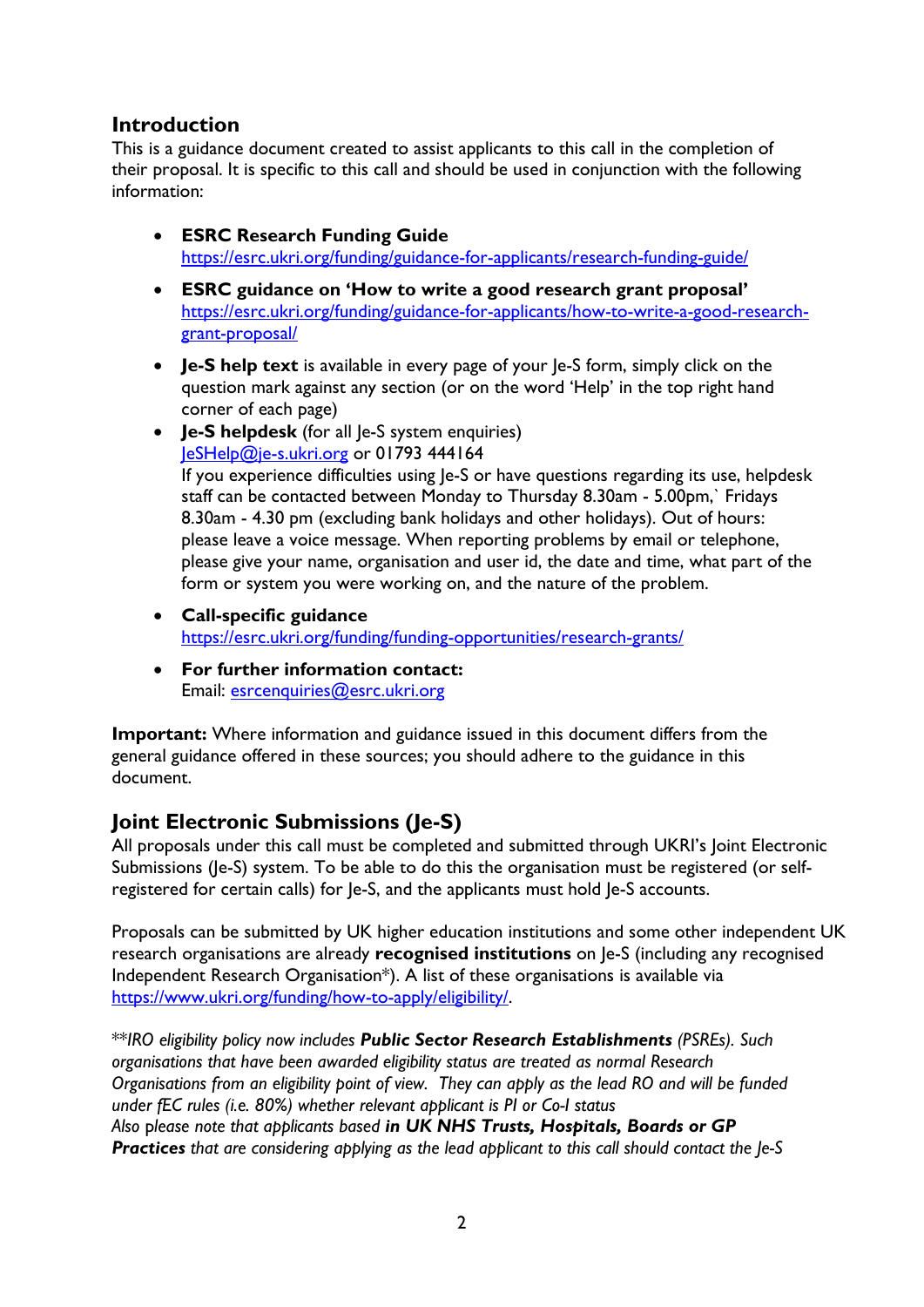*Helpdesk (*[jeshelp@je-s.ukri.org](mailto:jeshelp@je-s.ukri.org) *or 01793 444164) to ensure that their organisation is correctly registered on the Je-S system.*

# <span id="page-2-0"></span>**Je-S accounts for applicants**

All principal and co-investigators must have a Je-S account which has been verified by a third party before they can be found in searches within the Je-S System and added as an applicant. To get you started on creating an account please refer to the Je-S helptext [\(https://je](https://je-s.rcuk.ac.uk/Handbook/pages/SettingupaJeSaccount/SettingupaJeSaccount.htm)[s.rcuk.ac.uk/Handbook/pages/SettingupaJeSaccount/SettingupaJeSaccount.htm\)](https://je-s.rcuk.ac.uk/Handbook/pages/SettingupaJeSaccount/SettingupaJeSaccount.htm). Please ensure that applicants select the 'Account Type: Research Proposal' and the option 'An Applicant on a Standard or Outline Proposal'.

Use of your personal information – UK Research and Innovation capture and process personal information in line with current data protection legislation; General Data Protection Regulation (GDPR) and any amendments by the UK Data Protection Bill and/or relevant acts of parliament.

# <span id="page-2-1"></span>**COVID-19 Guidance for Applicants**

## **Accounting for the unknown impacts of COVID-19**

UKRI acknowledges that it is a challenge for applicants to determine the future impacts of COVID-19 while the pandemic continues to evolve. Applications should be based on the information available at the point of submission and, if applicable, the known application specific impacts of COVID-19 should be accounted for. Where known impacts have occurred, these should be highlighted in the application, including the assumptions/information at the point of submission. There is no need to include contingency plans for the potential impacts of COVID-19. Requests for travel both domestically and internationally can be included in accordance to the relevant scheme guidelines, noting the above advice.

(Reviewers will receive instructions to assume that changes that arise from the COVID-19 pandemic, post-submission, will be resolved and complications related to COVID-19 should not affect their scores.

Where an application is successful, any changes in circumstances that affect the proposal will be managed as a post-award issue.)

# <span id="page-2-2"></span>**Before creating your proposal**

Research proposals may **only** be made on Research Councils' Joint Electronic Submission (Je-S) forms. You can view all Je-S registered organisations via page [https://www.ukri.org/funding/how-to-apply/eligibility/,](https://www.ukri.org/funding/how-to-apply/eligibility/) to ascertain whether the proposed submitting organisation is registered.

Please note that apart from specific International Bilateral calls (see <https://esrc.ukri.org/funding/guidance-for-applicants/bilateral-agreements/> there is no deadline for institutional submission of proposals to the research grants (open call), they are accepted at any time.

Your proposal will actually be sent to Je-S/ESRC from the submitter pool at your research organisation. There is a **further layer of administration between your submission of**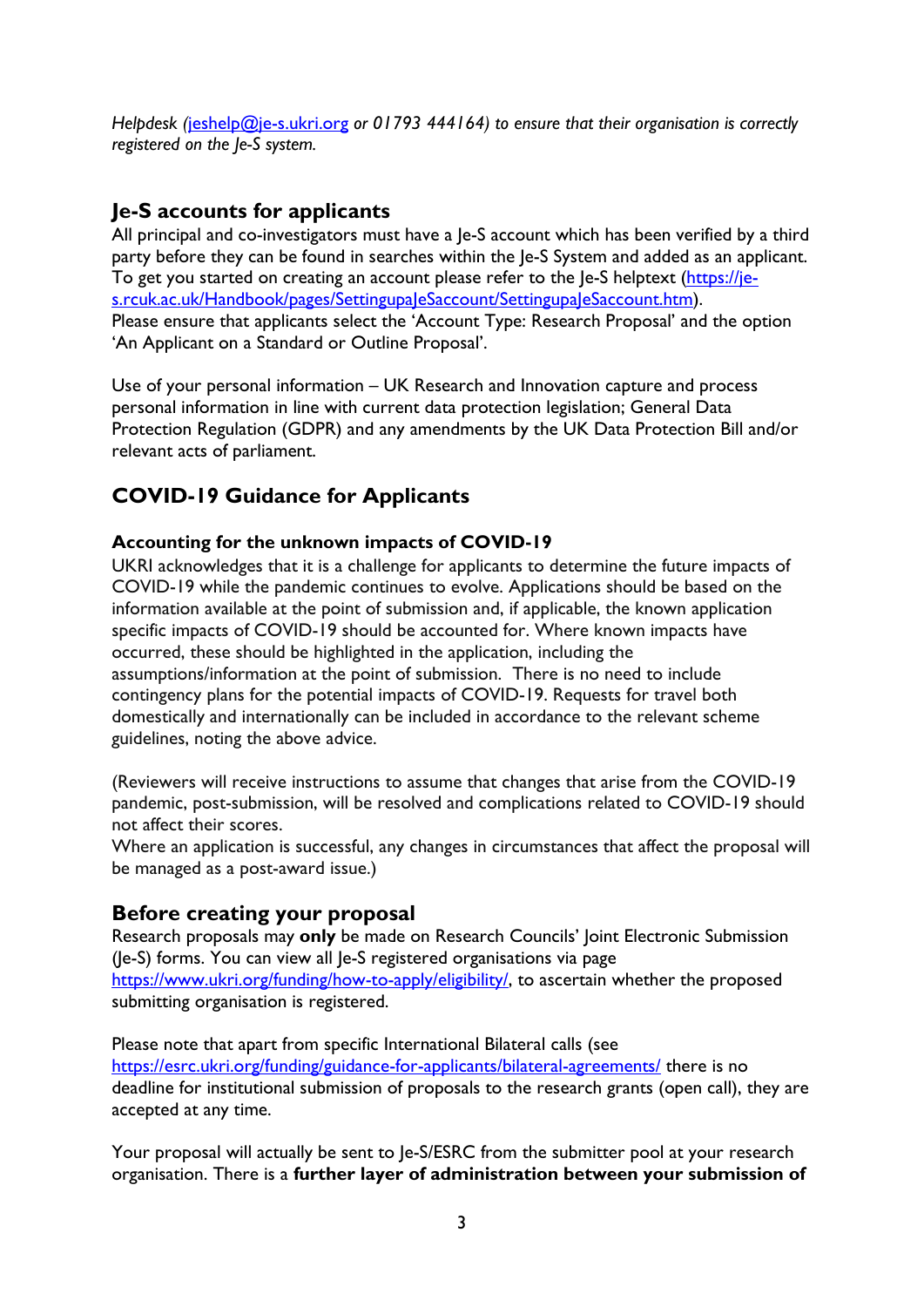## **the proposal and the proposal being submitted to the ESRC, via Je-S**. The

research organisation's submission route usually includes both an approver (ie head of department) and submitter pool (ie central finance office), and the ESRC cannot accept responsibility for any delay which may occur as a consequence. We strongly advise applicants to secure confirmation from their relevant administrator that the proposal has been successfully submitted to the Je-S team (see also 'Tracking your proposal').

## <span id="page-3-0"></span>**Creating your proposal**

Log in to Je-S at<https://je-s.rcuk.ac.uk/JeS2WebLoginSite/Login.aspx>

Documents screen: Select 'New Document'

Select 'Call search' (highlighted at top of screen). When prompted, type in the call title 'Research Grants (Open Call)' and select from the list created. The remaining three selection fields will be automatically populated.

Select the 'Create Document' button.

It is the **applicant's responsibility to ensure that the proposal is created and submitted against the correct call** (and consequently correct scheme). We will **not accept** proposals for processing that are not submitted using the above call route.

# <span id="page-3-1"></span>**Completing your proposal**

The initial Je-S document instructions page will give you general guidance on the navigation layout, specifically icon descriptions.

The left hand column 'Document Menu' lists all the sections associated with this call and clearly identifies which ones are mandatory (red cross, turning to green tick when completed).

The details below are not exhaustive step-by-step guidance, and we recommended that you refer to the Je-S helptext for additional information.

Please note you may return to edit saved documents at any time.

Where page lengths are specified, please do not exceed the limit. All attachments must be produced in a minimum of font size 11.

## <span id="page-3-2"></span>**Project details**

- Select organisation and department from drop down lists
- 'Your Reference' should be supplied by your research organisation (consult your Research Office). If your administration office does not have a system for referencing grant proposals, a suitable reference of your own choice will be acceptable. Use "Your reference" to help distinguish easily between proposals in users' Current Documents lists. The reference is intended to be a unique identifier for the proposal, and is unrelated to the reference that the organisation would be asked to provide if a grant were awarded.
- Enter 'Project Title' (maximum limit of 150 characters)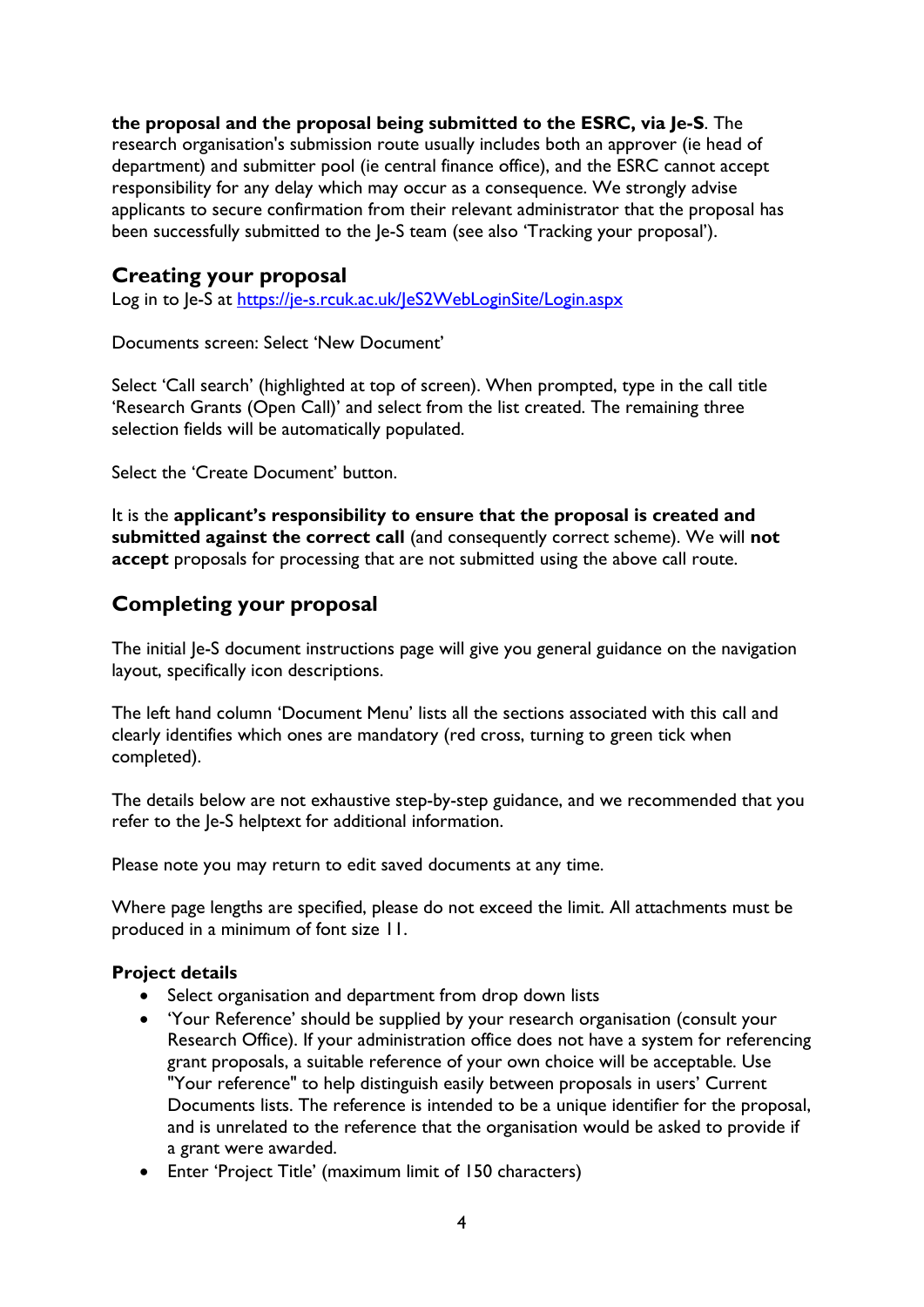- For 'Proposal Call', select *'Research Grants (Open Call)',* or the international (bilateral) equivalent.
- Your start date should be at least eight months after your submission date to allow time for a decision to be made on your proposal. Your grant should be a proposed duration of no more than 60 months.

### <span id="page-4-0"></span>**Investigators**

Enter the name of the principal investigator (PI) and any co-investigators (Co-I) if applicable.

Investigators may be from more than one research organisation, but the PI must be from the organisation that will administer the grant. The PI will take intellectual leadership of the project and manage the research; this individual will be the contact person for ESRC correspondence. All named investigators are responsible for ensuring that successful proposals are undertaken and completed in the manner specified.

For further detailed guidance on these roles and how to enter details on the le-S from please access the Je-S helptext.

### <span id="page-4-1"></span>**Post will outlast project**

Select Yes or No. Please note, there is an expectation that the PI's post will be in place for the duration of a funded project. This means if this question is answered with 'No' then a pop-up message will display, confirming that if the proposal is successful it is the RO responsibility to ensure the PI's post will be extended to match the project end date. By submitting the proposal, the RO is taking collective responsibility to comply with this request.

**Third party data protection** - Applicants must ensure that they have obtained the permission of any other person named on the proposal form (for example any Co-Investigators or Project Partners) for the provision of their personal information to UKRI and the processing of their data by UKRI for the purpose of assessing the application and management of any funding awarded

#### <span id="page-4-2"></span>**UK co-investigators in business, civil society or government bodies**

Please note that any researcher from an established business, civil society or government body based in the UK will be eligible to be listed as a **co-investigator** under the Research Grants (open call).

The ESRC will fund 100 per cent of justified costs, however, the project costs associated with these types of Co-I contributions must not exceed 30 per cent of the overall cost of the grant (at 100 per cent fEC). Please note that costs cannot be claimed for government bodies.

Proposals which include co-investigators from the UK business sector or from third sector organisations that engage in economic activity<sup>[1](#page-4-3)</sup> must ensure that the involvement of these

<span id="page-4-3"></span><sup>&</sup>lt;sup>1</sup> "'Economic activity' means putting goods or services on a market. It is not necessary to make a profit to be engaged in economic activity: if others in the market offer the same good or service, it is an economic activity." Department for Business Innovation & Skills, State Aid: The Basics Guide, July 2014 [https://assets.publishing.service.gov.uk/government/uploads/system/uploads/attachment\\_data/file/443686/](https://assets.publishing.service.gov.uk/government/uploads/system/uploads/attachment_data/file/443686/BIS-15-417-state-aidthe-basics-guide.pdf) [BIS-15-417-state-aidthe-basics-guide.pdf](https://assets.publishing.service.gov.uk/government/uploads/system/uploads/attachment_data/file/443686/BIS-15-417-state-aidthe-basics-guide.pdf) Engagement in economic activity relates to an organisation's activity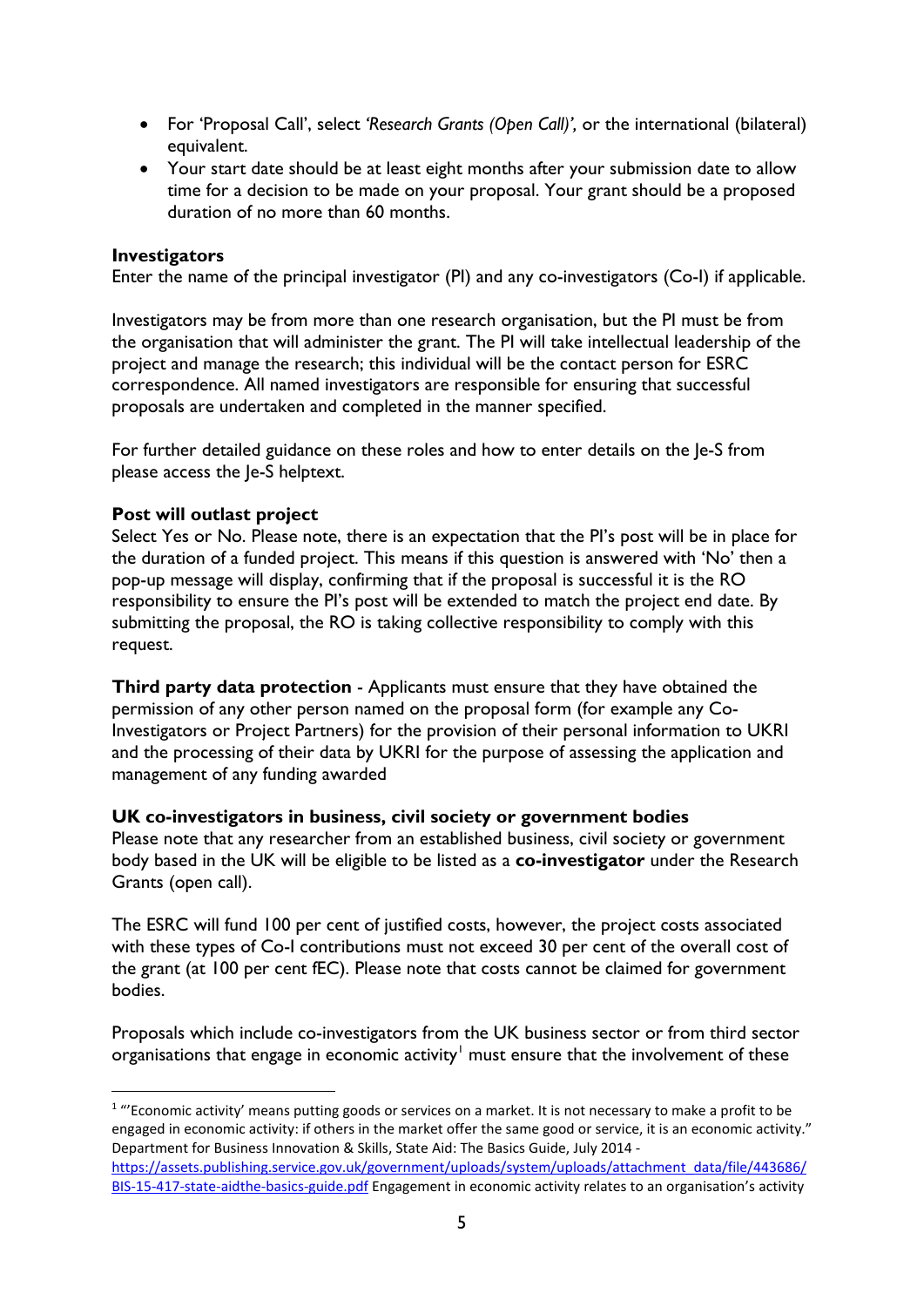organisations complies with any legislation applicable in the United Kingdom on or after 1 January 2021 that regulates the granting by a public sector body of any advantage which threatens to or actually distorts competition in the United Kingdom and/or any other country or countries ("UK Subsidy Control Framework"). Under UKRI grants terms and conditions RGC 2.3.1 it is the responsibility of the Research Organisation to ensure their use of the grant complies with such legislation and any breach of the UK Subsidy Control framework (or EU State Aid law if applicable) may require UKRI to recover some or all Grant funding, together with interest. For further information please refer to the BEIS guidance for Subsidy Control.

Proposals which include co-investigators from third sector organisations that are deemed **not** to engage in economic activity must provide evidence of this status in the Justification of Resources section of the proposal form.

On receipt of the proposal, eligibility of business, civil society or government body will not normally need to be checked if it is reasonably clear that they are appropriate to conduct the work. Where there is doubt, checks will be carried out should a positive funding decision be taken.

It is recommended that potential UK co-investigators from business, civil society or government bodies should contact the Je-S Helpdesk [\(jeshelp@je-s.ukri.org\)](mailto:jeshelp@je-s.ukri.org) if their organisation is not selectable as part of the Je-S person account registration process. These organisations will then be added to the Je-S database, which will allow relevant selection as part of the required person account registration process (that co-applicants are obliged to initiate, via the login page).

All project costs relating to UK business or civil society co-investigators must be prefixed as 'UK Co-I's business or civil society costs' and must be entered into the costs section on Je-S as follows:

Co-investigator 'time' allocation and salary costs must be entered under the standard 'Co-Investigator' section. (Please tick the 'Exception' box to ensure 100 per cent costs claimed). Other staff related costs whether, fieldwork, equipment or travel and subsistence should be entered in the 'Other DI' Section as exceptions and marked as Co-I costs.

All costs must be specifically justified, and applicants must explain why such costs are required to achieve the aims of the research project. Applicants must also state clearly in the 'Justification for Resources' attachment of the Je-S form which costs in the proposal relate to the UK co-investigator's business, civil society or government body. Please note that UK co-investigator's business or civil society salary costs should only be claimed where clear justification is provided as to why this cost cannot be met by the UK co-investigator's business or civil society organisation.

Host/submitting institutions are reminded that for calls that encourage non-academic Co-Is, a suitable support structure should be in place to assist such individuals in registering for Je-S accounts and contributing to the research case.

rather than its legal form, therefore commercial companies, non-profit organisations, charities, public bodies and research organisations can all act as enterprises, depending on the activities they are involved in.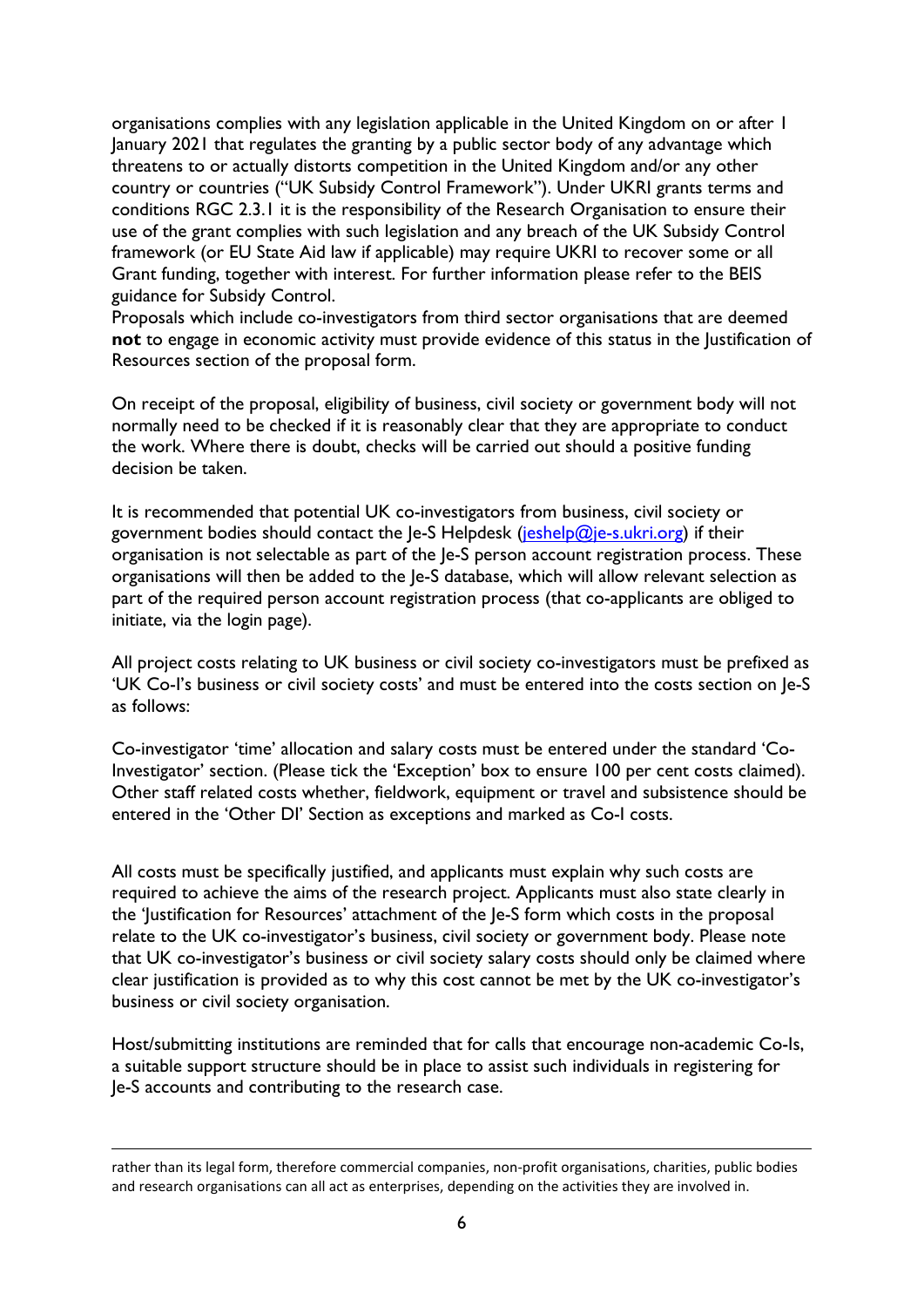For additional detailed guidance on ESRC's UK business, third sector or government body Co-Investigators policy, including costing guidance, please see: [https://esrc.ukri.org/funding/guidance-for-applicants/inclusion-of-uk-business-third-sector-or](https://esrc.ukri.org/funding/guidance-for-applicants/inclusion-of-uk-business-third-sector-or-government-body-co-investigators-on-proposals/)[government-body-co-investigators-on-proposals/](https://esrc.ukri.org/funding/guidance-for-applicants/inclusion-of-uk-business-third-sector-or-government-body-co-investigators-on-proposals/)

The ESRC 'Business, Third Sector and Government Body' Co-I policy does not apply to eligible PSRE organisations (see page 2 for eligibility ruling). Such organisations can apply under the standard fEC rules.

#### <span id="page-6-0"></span>**International co-investigators**

Please note that any academic researcher (PhD or equivalent) from an established international research organisation of comparable standing to an ESRC-eligible UK research organisation will be eligible to be listed as an international co-investigator under this call. Please note that international costs must not exceed 30 per cent of the full 100 per cent fEC cost of the grant.

It is recommended that potential overseas-based co-investigators should contact the Je-S Helpdesk ( $\left|\frac{e}{e}\right|$ elp $\left|\frac{m}{e}\right|$  = s.ukri.org) if their organisation is not selectable as part of the  $\left|e\right|$ person account registration process. These organisations will then be added to the Je-S database which will allow relevant selection as part of the required person account registration process (that co-applicants are obliged to initiate , via the login page).

International co-investigator salary costs should be entered under the 'Co-Investigator' section and should be marked as an 'Exception' using the tick box. Other staff related costs whether, fieldwork, equipment or travel and subsistence should be entered in the 'Other DI' Section as exceptions and marked as Co-I costs.

All costs must be specifically justified, and applicants must explain why such costs are required to achieve the aims of the research project. Applicants must also state clearly in the 'Justification for Resources' attachment of the Je-S form which costs in the proposal relate to international research organisations. Please note that international co-investigator salary costs should only be claimed where clear justification is provided as to why this cost cannot be met by the international research organisation.

For additional detailed guidance on ESRC's International Co-Investigators policy, including costing guidance, please see: [https://esrc.ukri.org/funding/guidance-for-applicants/inclusion](https://esrc.ukri.org/funding/guidance-for-applicants/inclusion-of-international-co-investigators-on-proposals/)[of-international-co-investigators-on-proposals/.](https://esrc.ukri.org/funding/guidance-for-applicants/inclusion-of-international-co-investigators-on-proposals/)

## <span id="page-6-1"></span>**Objectives**

List the objectives of your research in order of priority. *(4,000 character limit)*

## <span id="page-6-2"></span>**Summary**

Provide a plain English summary of the research you propose to carry out in a language that could be publicised to a general, non-academic audience. Please note that this section will be made available on the Gateway to Research database, therefore applicants should ensure confidential information is not included in this section. *(4,000 character limit)*

This section should include the following:

- The context of the research.
- Its aims and objectives.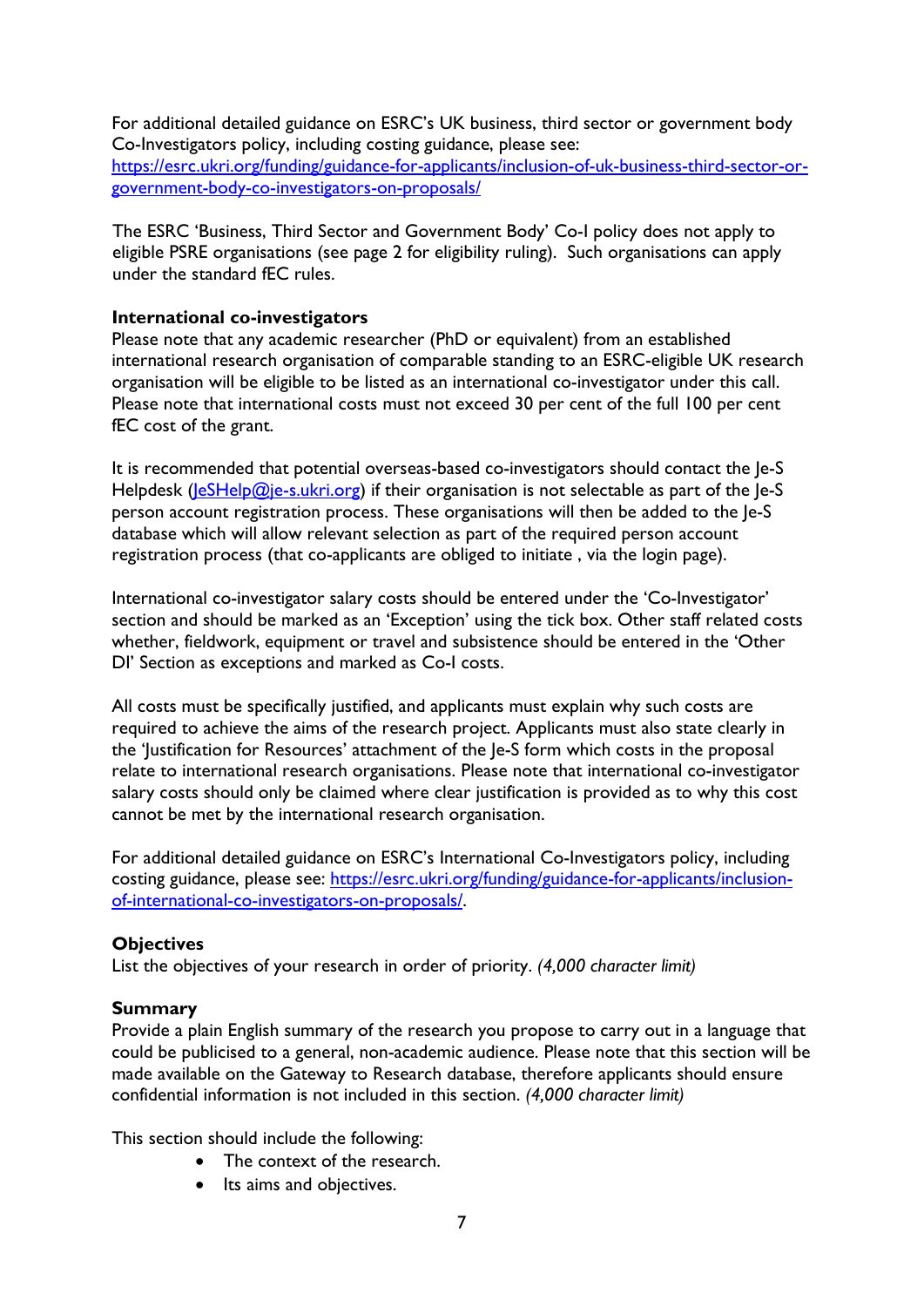• Its potential applications and benefits.

### <span id="page-7-0"></span>**Academic beneficiaries**

Please summarise how your proposed research will contribute to knowledge, both within the UK and globally. This should include how the research will benefit other researchers in the field and identify whether there are any academic beneficiaries in other disciplines and, if so, how they will benefit and what will be done to ensure that they benefit.

Please list any academic beneficiaries from the research and give details of how they will benefit and how the results of the proposed research will be disseminated. Also describe the relevance of the research to beneficiaries. *(4,000 character limit)*

Please note that this section may be published to demonstrate the impact of Research Council-funded research. Please ensure confidential information is not included in this section.

For further detailed guidance please access the helptext page linked to this Je-S section.

### <span id="page-7-1"></span>**Staff duties**

Summarise the duties of the staff members that will be involved in your project, including the applicants. Ensure that it is clear why it is necessary for this person to perform this role at the resource level you have requested. *(2,000 character limit)*

### <span id="page-7-2"></span>**Ethical information**

This section must be comprehensively addressed. *(4,000 character limit)*

Applicants must ensure the proposed research will be carried out to a high ethical standard and must clearly state how any potential ethical and health and safety issues have been considered and will be addressed ensuring that all necessary ethical approval is in place before the project commences and all risks are minimised.

The ESRC's Framework for Research Ethics [\(https://esrc.ukri.org/funding/guidance-for](https://esrc.ukri.org/funding/guidance-for-applicants/research-ethics/)[applicants/research-ethics/](https://esrc.ukri.org/funding/guidance-for-applicants/research-ethics/) contains a full explanation of our approach, with guidance for applicants.

#### <span id="page-7-3"></span>**Other support**

Enter details of any support sought or received from any other source for this or other research in the same field in the past three years. Complete all fields for support either received or pending a decision. The full economic costs (i.e. 100 per cent costs) of such support should be identified.

Contributions from project partners should not be entered here - they should be detailed in the project partners section.

#### <span id="page-7-4"></span>**Related/previous proposals**

Please state whether your application under this call is related to any proposals previously submitted to us. The ESRC does not allow the resubmission of any previously unsuccessful proposal (including proposals previously submitted to another Research Council), unless explicitly invited to resubmit. Please see ESRC's resubmissions policy at <https://esrc.ukri.org/funding/guidance-for-applicants/resubmissions-policy/> for further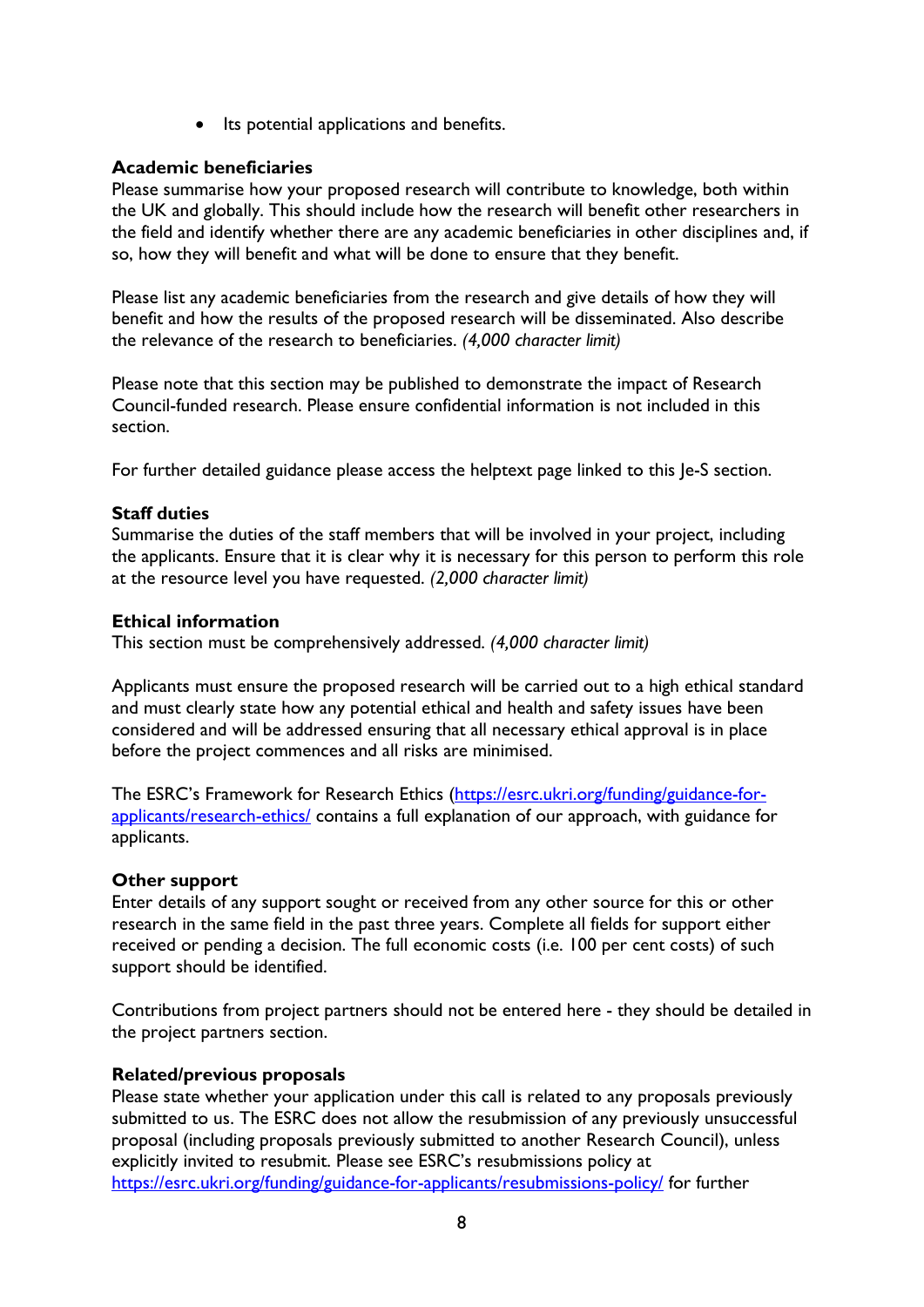information on what constitutes a resubmission. Resubmissions must be accompanied by a covering letter (as an 'other' attachment) briefly explaining the reason for resubmission and the changes made to the proposal. You must detail the appropriate related proposal and its relationship here. Select 'Related Proposals', then 'Add New Related Proposal Item' before entering the details of any related proposals.

Please enter the reference numbers of any support sought or received from us in the past five years via the 'Previous proposals' section. Please note that this only relates to previous ESRC research grants.

Your proposal will not be considered if any reporting requirement on an ESRC grant held by any of the applicants is overdue. Some ESRC grants require formal progress reports. Where such a grant is held by one of the applicants an up-to-date report should be included with this proposal. Where any applicant holds a current ESRC grant but a formal report is not required, a progress report of a maximum of 1,000 words should be provided.

#### <span id="page-8-0"></span>**Staff**

If your project requires staff other than the team of investigators, their details should be entered here. 'Directly Allocated staff' are those who will be working directly on the project, but whose involvement on the grant can only be based on an estimate of the time the work will take (eg investigators). 'Directly Incurred staff' are those whose time on the project is actual, auditable and verifiable (eg researchers and technicians). It is also possible to capture Researcher salary costs under the exceptions (100% contribution) cost type, if they are international based.

ESRC allows the inclusion of non-UK based investigators and business, third sector or government body co-investigators on all of its grant funding schemes, and will fund 100 per cent of justified costs. Details of the Co-Investigator salary costs should be entered via the 'Co-Investigator' and marked as 'Exception' to identify that these should be paid at 100 per cent.

All other international Co-Investigator associated costs whether, fieldwork, equipment or travel and subsistence should be entered in the 'Other DI' Section as exceptions and marked as Co-I costs.

ESRC also allows the inclusion of visiting researchers on the Research Grants (open call). Support may be requested for visits by researchers of acknowledged standing, from within the UK or abroad, to the investigator's organisation. Funding is limited to 12 months per individual. Each visiting researcher should be entered on the proposal once only. If they are making several visits their time and cost should be averaged over the dates between their first and last visit. Details of individual visits should be described in the Case for Support. Visiting researchers who continue to be paid a salary by their parent organisation should show their effort attributed to the project but with a zero salary cost request. Travel and subsistence costs should be included under the Travel and Subsistence section.

The Research Grants (open call) does not allow for the inclusion of associated studentships.

## <span id="page-8-1"></span>**Resources**

This call is subject to the full Economic Cost (fEC) funding model. The call is for applications ranging from  $£350,000$  to  $£1$  million (100 per cent fEC) for a period of up to five years. If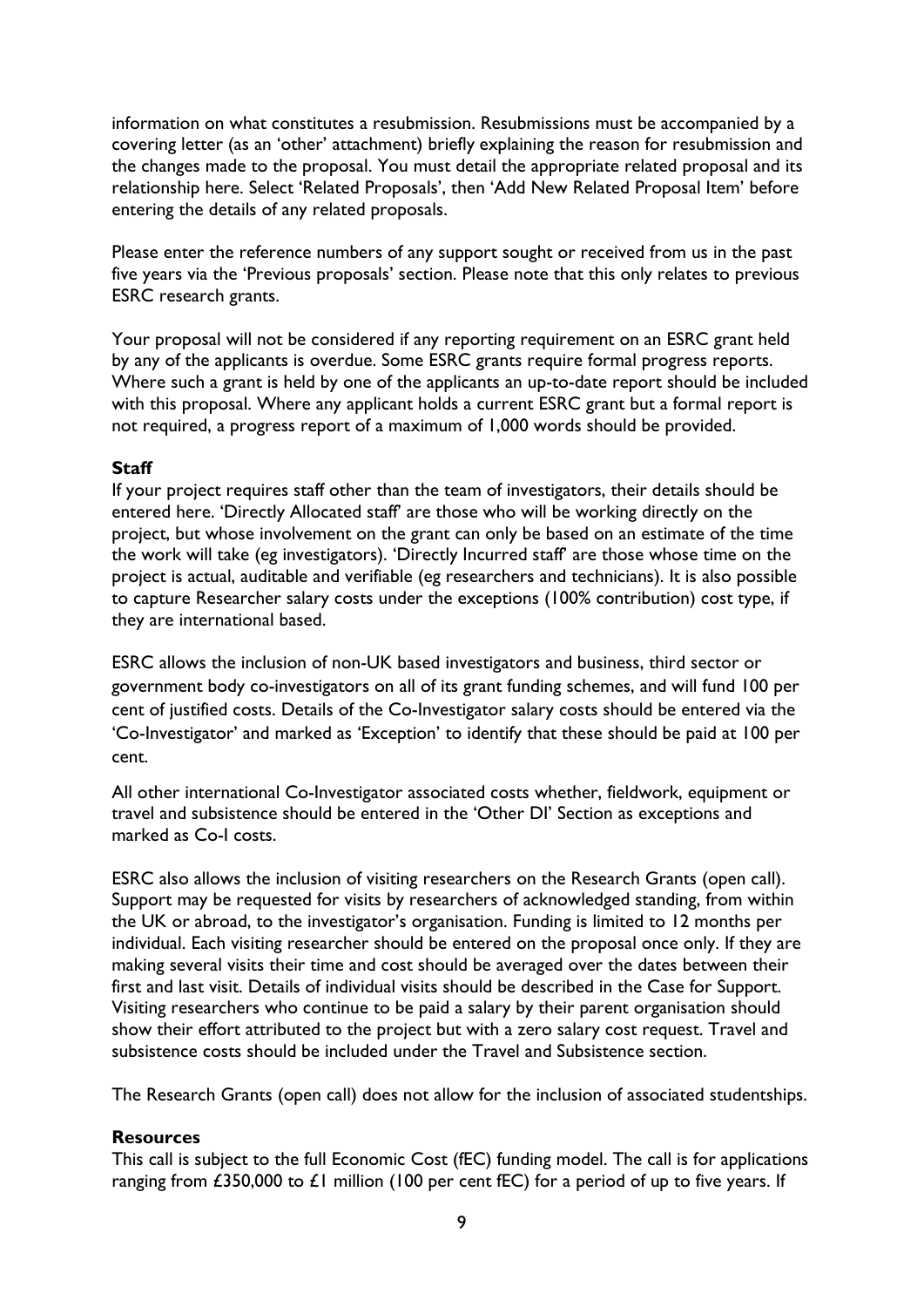successful, ESRC will meet 80 per cent of the full economic costs on proposals submitted and the host institution is expected to support the remaining 20 per cent.

An explanation of the cost headings can be found in the Je-S helptext under the Costings heading within Standard Proposals: [https://je-s.rcuk.ac.uk/Handbook/pages/GuidanceonCompletingaStandardG/Costings.htm.](https://je-s.rcuk.ac.uk/Handbook/pages/GuidanceonCompletingaStandardG/Costings.htm)

All resources requested must be fully justified in the 'Justification' attachment.

The following paragraphs provide guidance on how to enter different types of resource within the Je-S proposal, and any supporting documentation that may be required. For more detailed guidance see the relevant Je-S helptext.

**Travel and Subsistence (T&S)** – add each item of travel and subsistence required for your project. This includes travel for both research activities and for those contributing to knowledge exchange and the delivery of impact activities. You should indicate the calculations upon which this figure is based in the 'Destination and Purpose' box.

Please note that prior to travel overseas the grant holder must check with the Finance Office at the hosting Research Organisation to ensure that travel is permissible, and not against the advice of the Foreign and Commonwealth Office [\(www.fco.gov.uk\)](http://www.fco.gov.uk/).

**Equipment** – enter any items of equipment costing £10,000 or more (including VAT) in this section. The actual level of funding sought from the ESRC should also be entered in this section.

For items of equipment costing between £10,000 and UKRI equipment purchase threshold value  $(L115,000$  excluding VAT), the research organisation will need to provide extra justification for these items in the 'Justification of Resources' attachment, providing evidence of an evaluation of the use of existing relevant capital assets to confirm why this existing equipment is not sufficient. Host ROs are expected to make a contribution towards the cost of the equipment in the order of 50% of the cost, therefore equipment should be costed at 50% of the full cost only.

All requests for items of equipment costing above the UKRI equipment purchase threshold (£115,000) should be accompanied by a two-page business case (to be included as an attachment within the equipment screen and not the attachments section) outlining the strategic need for the equipment. UKRI will decide the strategic location for these items and will potentially fund them at 100%. The ESRC will have flexibility in relation to the funding of equipment to negotiate with potential grant recipients to achieve best value from the limited funds at its disposal.

For all items of equipment requested above the UKRI equipment purchase threshold  $(E115,000)$  three equipment quotations must be provided. Where you believe that there are less than three potential suppliers for an item you should explain this in the 'Justification of Resources' attachment and upload two blank documents as equipment quotes. For items of equipment which cost less than the UKRI equipment purchase threshold it is optional to provide quotations and up to three can be uploaded.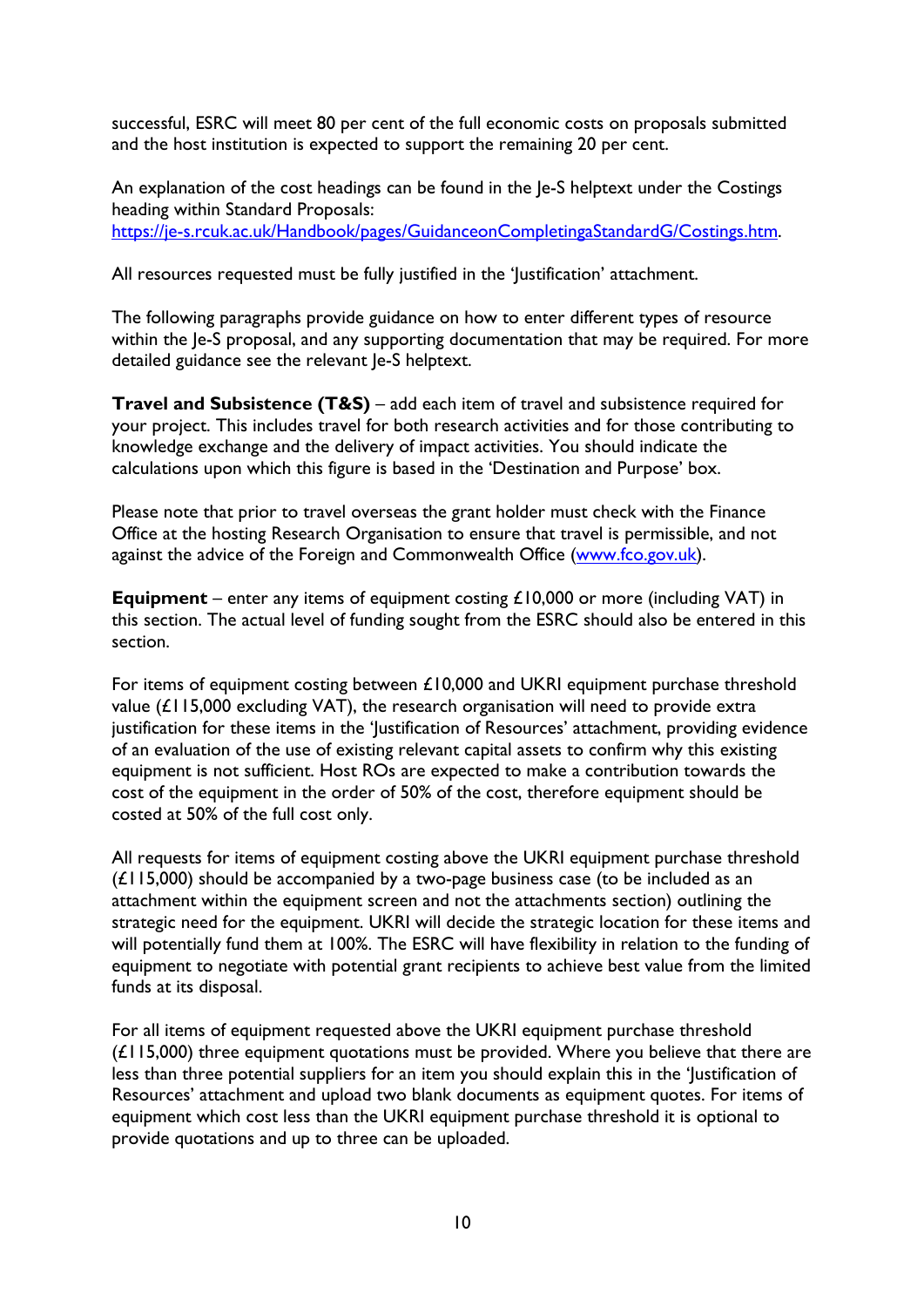**Social surveys** - Social survey costs which are being sub-contracted should be included under this section and are eligible for fEC exception funding at 100 per cent (for the amount sought from the Council). (See 'other directly incurred costs' section if surveys are to be done using in-house resources.)

**Other directly incurred costs** - including justified project specific consumables, consultancy fees, equipment costing less than £10,000, recruitment and advertising costs.

Costs for social survey work proposed to be done using in-house resources should also be included under this section and will be funded at the standard 80 per cent fEC funding rate. Proposals including such costs will need to fully justify why the work should not be subject to external competition, and provide benchmarking or other data to support a case that best value for money is being achieved through using research organisation staff rather than external contractors.

All costs relating to UK business and/or civil society co-investigators and/or international co-investigators must be specifically justified, and applicants must explain why such costs are required to achieve the aims of the research project. Applicants must also state clearly in the 'Justification for Resources' attachment of the Je-S form which costs in the application relate to UK business, civil society or international research organisations. Please note UK business, civil society and international co-investigator salary costs should only be claimed where clear justification is provided as to why this cost cannot be met by the UK business, civil society or international research organisation.

To enable UKRI to meet transparency and external audit requirements all overseas costs must be identified in the free text box using the format '**Organisation**(eg Overseas RO): **Country** (Oversea Country) **Cost Category** (eg staff/T&S/other DI costs) **Cost Description** (eg PDRA/flights/workshops etc)

**Other directly allocated costs** - including support staff salaries, a share of the costs of departmental support staff and the costs of access to major research facilities.

#### <span id="page-10-0"></span>**Estates and indirect costs**

Estate and indirect costs are specific to each research organisation, and do not require justification in your case for support.

Research organisations that have implemented the TRAC costing methodology and have passed the Quality Assurance process should apply their own estate and indirect costs. Eligible non-HEIs that are not required to implement TRAC must have a robust costing methodology in place that has been validated in order to apply their own estates and indirect cost rates. The standard default rates should be used where research organisations have not yet developed their own rates.

Your Research Office will be able to assist with this section.

Where an individual will be working away from the Research Organisation on long-term secondment for a period in excess of six months during the project, estates costs should not be charged for the period of secondment. No reduction should be made for shorter term absence.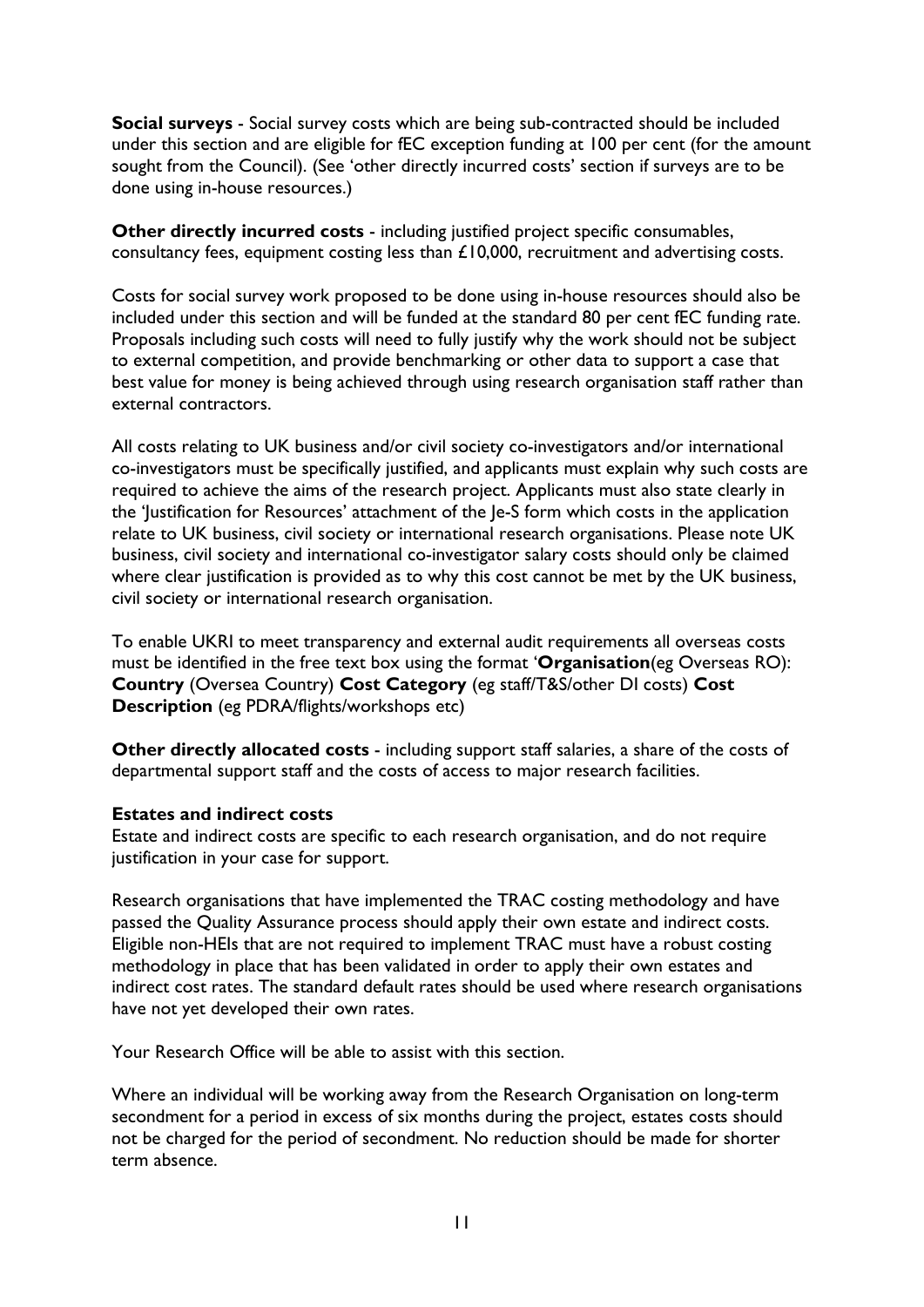## <span id="page-11-0"></span>**Project partners**

If you have secured a commitment from another organisation or funding body to provide additional resources for this project, the details of that support should be entered here. A Project Partner letter of support from each partner organisation confirming the level of support specific to this proposal must be uploaded via the Project Partner details screen (not in the attachments section). Project partner letters of support can be accepted by email , but all letters of support **must** be signed by the relevant member of the Project Partner organisation and **must** be dated within six months of the proposal submission date. An organisation should only be named as a project partner if it is providing specific contributions (either direct or indirect) to the research project. Co-funding itself is neither necessary nor sufficient for a grant to be made and contributions in kind, access or other assistance can be as important as financial contributions.

## <span id="page-11-1"></span>**Timetable**

Provide a clear timetable for the project and the intended progress of the research through the different stages. This helps reviewers to assess the proposed approach, and facilitates monitoring. The stages are defined broadly and are not intended to impose any model of research. In some cases (e.g. theoretical work) not all stages will be applicable. 'Preparation and design work' refers to research instruments, work guidelines, samples etc., not to the overall design of the project, which should be completed before you complete the proposal. The timetable should demonstrate that the research has been properly planned and the time needed to complete it, including dissemination activities, has been carefully estimated.

Your planned timetable can be expanded upon if necessary within your case for support.

## <span id="page-11-2"></span>**Data collection**

Applicants must adhere to ESRC policy. Please refer to the full statement on data management planning and datasets deposition requirements for data intensive investments in the ESRC Research Data Policy [\(https://esrc.ukri.org/funding/guidance-for-grant](https://esrc.ukri.org/funding/guidance-for-grant-holders/research-data-policy/)[holders/research-data-policy/\)](https://esrc.ukri.org/funding/guidance-for-grant-holders/research-data-policy/) and in the Research Funding Guide [\(https://esrc.ukri.org/funding/guidance-for-applicants/research-funding-guide/\)](https://esrc.ukri.org/funding/guidance-for-applicants/research-funding-guide/). Explain clearly how you will meet these requirements if relevant to your proposal. Complement but do not duplicate the information provided in the Data Management Plan as explained below..

If the research involves data creation or collection, we strongly recommend that you consult the UK Data Service (UKDS) early on.

Applicants are eligible to claim costs for cataloguing and preparing data for archiving. If these costs are claimed from the ESRC, they will have to be included in the overall costs of the project. The applicants are required to fill in the relevant section in the Je-S form and where appropriate to provide more information in the Justification of Resources. Where necessary, please seek clarification of these costs by contacting UKDS.

## <span id="page-11-3"></span>**Reviewers (academic and user)**

Nominate two academic and two non-academic/user reviewers. These people must not be from the same research organisation as any of the investigators on the project, and should not represent potential conflicts of interest. **Agreement should be sought from nominated reviewers before their details are submitted.** We may contact one of each 'type' of reviewer to assist in the peer review of your proposal.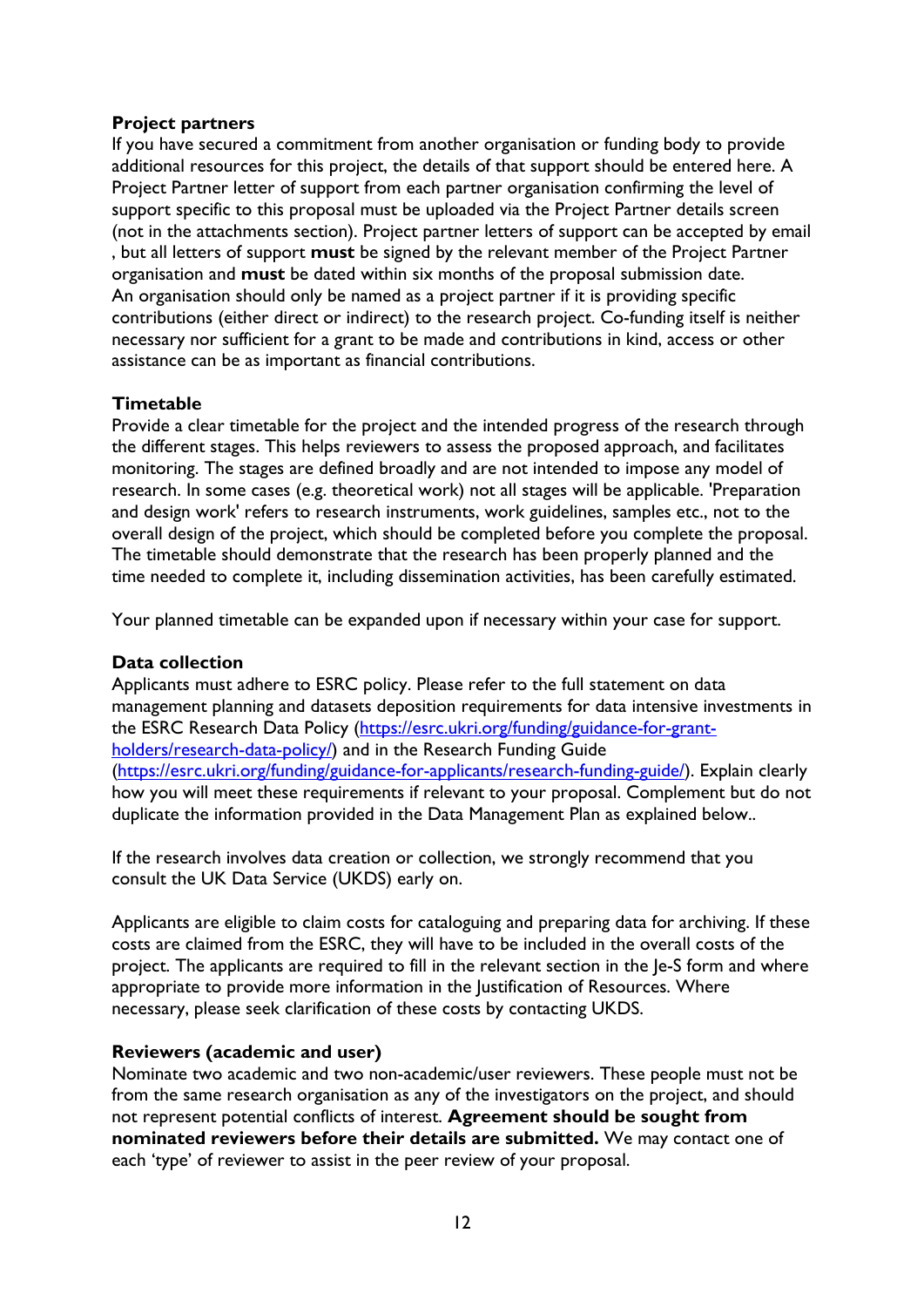Proposals will not be disadvantaged by the absence of nominated reviewers.

# <span id="page-12-0"></span>**Classifications**

Please identify whether the research will involve significant collaborative contributions from colleagues outside of the UK. If 'yes' please expand within the 'Case for Support' attachment.

# <span id="page-12-1"></span>**User involvement**

'Users' are individuals, groups or organisations who have an interest in or may benefit from the research. Users may be from the public sector, commercial private sector, civil society or the wider public in general. Engaging users in your research from its conception and development and throughout the research lifecycle is likely to increase the impacts achieved. Applicants should expand upon how the proposed work will be managed to engage users and beneficiaries in the Case for Support attachment.

If 'Users' have been/will be engaged with your research project, please specify the nature of their engagement by selecting from the drop-down list:

- Design
- Execution
- Dissemination
- Training

There is also an option to record a 'not applicable' selection. It is a mandatory requirement that at least one option is selected.

# <span id="page-12-2"></span>**Attachments**

It is important that applicants **only submit the supporting attachments specified in this document**. We reserve the right to reject applications that do not include the required attachments or include attachments not specified in this guidance. It is recommended that attachments are uploaded in PDF (rather than Word) format, to ensure unsupported font type issues do not cause problems with maximum length requirements, please see Je-S guidance; [https://je-](https://je-s.rcuk.ac.uk/Handbook/pages/SystemRequirementsFormatsandSa/SystemRequirementsFormatsandSa.htm)

[s.rcuk.ac.uk/Handbook/pages/SystemRequirementsFormatsandSa/SystemRequirementsForma](https://je-s.rcuk.ac.uk/Handbook/pages/SystemRequirementsFormatsandSa/SystemRequirementsFormatsandSa.htm) [tsandSa.htm](https://je-s.rcuk.ac.uk/Handbook/pages/SystemRequirementsFormatsandSa/SystemRequirementsFormatsandSa.htm) All attachments must be submitted in a minimum of font size 11 with standard margins of 2cm on all sides. It is recommended that font type Arial or Garamond is utilised.

The following are mandatory Je-S attachments for this call:

- Case for support (six A4 pages maximum)
- Justification of resources (two A4 pages maximum)
- Data Management Plan (for grants planning to generate data) (three A4 pages maximum)
- CV(s) (two A4 pages maximum for each named researcher)

List of Publications, Letter of Support, Proposal Cover Letter, Facility form, Final/Interim Report, Project Student Request and Other are optional attachments\* and should be included where necessary.

\*Please note guidance against these specific attachment types below, as to when submission is considered mandatory/appropriate.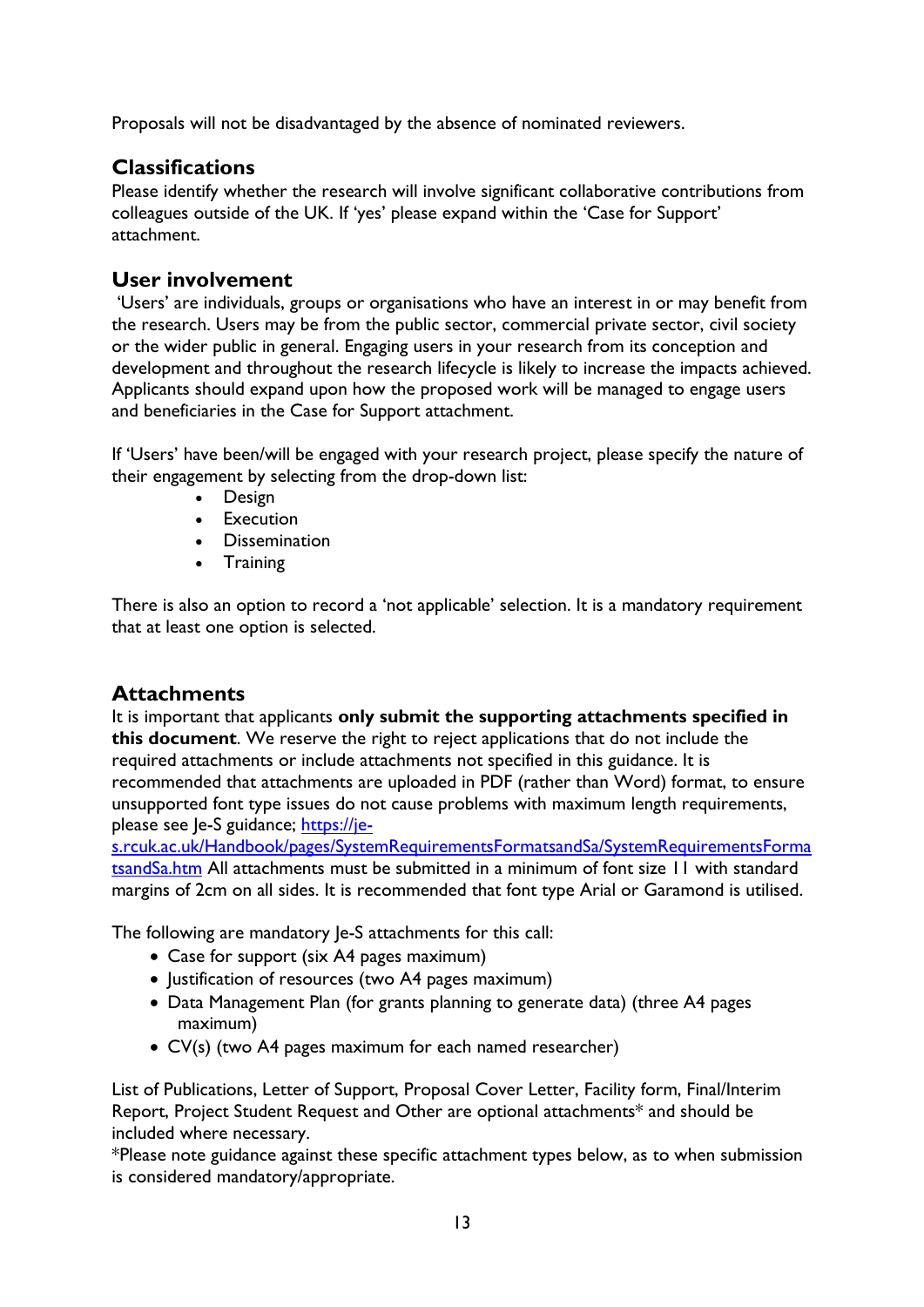. **Important note:** If you are unclear about whether you can include a specific attachment please contact [esrcenquiries@esrc.ukri.org](mailto:esrcenquiries@esrc.ukri.org) for advice, as unrequested attachments can hinder the processing of your application. ESRC reserves the right to return or reject applications that include attachments not permitted on this call.

## <span id="page-13-0"></span>**Case for support (***maximum of six sides of A4)*

This is the body of your research proposal. It must not exceed *six sides of A4* and must include, but is not limited to, the following sections:

- An introduction setting the aims and objectives of the study in context. This should briefly sketch the main work on which the research will draw, with references. Any relevant policy or practical background should also be included. A clear link must be made between the aims and objectives and the scope and theme of the call.
- The detailed research questions to be addressed should be clearly stated.
- Clearly state and describe both the framework and specific methods for analysis proposed, and explain the reasons for their choice. Particular care should be taken to explain any innovation in the methodology or methods, or how different methodologies or methods may be combined.
- If the research involves data collection or acquisition you must demonstrate that you have carried out a datasets review, and explicitly state why currently available datasets are inadequate for the proposed research.
- The data, materials or information to be collected should be clearly stated, and the methods for achieving this explained. Where sampling is involved, the sampling frame, population and sample sizes, the sample design and arrangements for any pilot should be specified, and the reasons given for the procedures adopted. Where access to people or archives is needed, indicate clearly the records, population or samples to be consulted, and any permissions already obtained.
- ESRC is committed to funding excellent research which is also adventurous, speculative and innovative, and with the potential for scientific and/or user impact. Where there are risks associated with such research please outline any measures which will be taken to mitigate them.
- It is vital that the economic and social impact of all projects funded by ESRC is maximised. Consider potential beneficiaries and users involved in the development of the proposal and the delivery of the grant where appropriate. This should cover who will benefit from the proposed research, and the relevance of the research to these beneficiaries.
- Explain what steps you will take, to provide opportunities for users to benefit from your research, and to ensure that your research has maximum economic and societal impact.
- Indicate the expected outputs both academic and those orientated to (potential) users (eg articles, papers, datasets, events). Where possible, describe the expected impact.
- Include details of any potential for linkages to other research activities (for example, those supported by other funding bodies in the UK or beyond) or for international collaboration.
- Include details of any capacity-building activities.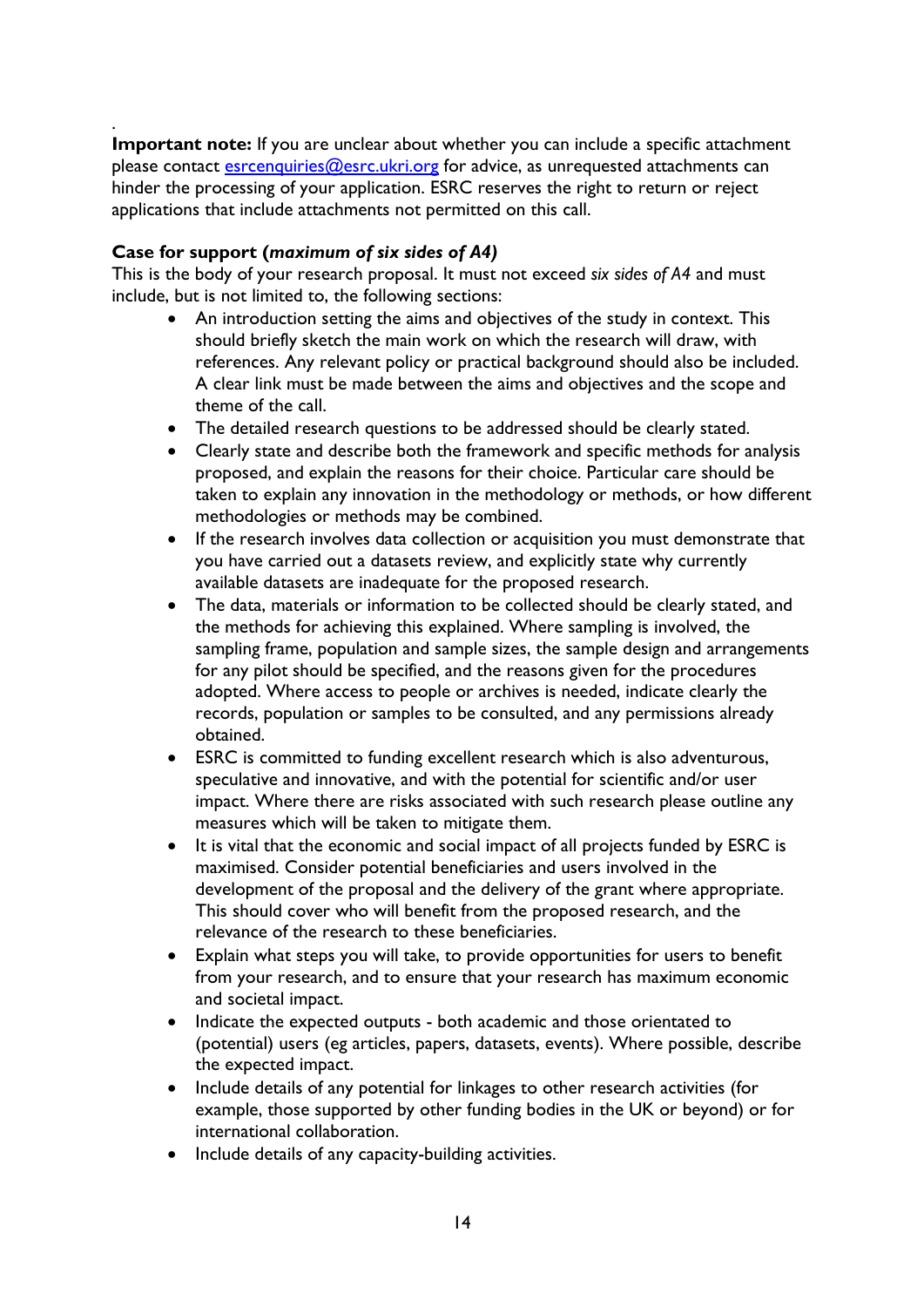Proposals containing a Case for Support exceeding 6 sides of A4 or not adhering to the specified format will not be considered.

The bibliography for references cited in the proposal, including the Case for Support, must be attached under the 'list of publications' document. A list of the most relevant and recent publications of applicants should be included in the applicant CVs.

The case for support should be a self-contained description of the proposed work with relevant background and references and should not depend on additional information such as the inclusion of external links. Peer reviewers are advised to base their assessment on the information contained within the application and are under no obligation to access such links (so they should not be used to provide critical information).

### <span id="page-14-0"></span>**Justification of resources** *(maximum of two sides of A4)*

A two-side A4 statement justifying that the resources requested are appropriate to undertake the research project.

The justification of resources should explain **why** the resources requested are appropriate for the research proposed, taking into account the nature and complexity of the research proposal. It should not be simply a list of the resources required, as this is already given in the Je-S form. Where you do not provide explanation for an item that requires justification, it will be cut from any grant awarded.

Proposals which include co-investigators from third sector organisations that are deemed **not** to engage in economic activity must provide evidence of this status within the Justification of Resources statement.

Please refer to the joint Research Council Je-S helptext: [https://je](https://je-s.rcuk.ac.uk/Handbook/Index.htm)[s.rcuk.ac.uk/Handbook/Index.htm](https://je-s.rcuk.ac.uk/Handbook/Index.htm) for further guidance.

#### <span id="page-14-1"></span>**Data Management Plan** *(maximum of three sides of A4 per applicant)*

It is a requirement of the ESRC Research Data Policy [https://esrc.ukri.org/funding/guidance](https://esrc.ukri.org/funding/guidance-for-grant-holders/research-data-policy/)[for-grant-holders/research-data-policy/](https://esrc.ukri.org/funding/guidance-for-grant-holders/research-data-policy/) that all applicants planning to generate data as part of their grant must include a Data Management Plan. This attachment must not exceed 3 sides of A4. The Data Management Plan should be used as an opportunity to describe how the data, ie primary input into research and first-order results of that research, are going to be managed – starting from planning for research and through the life-cycle of the grant until data is accepted for archiving by the UK Data Service. Detailed advice on how to fill in the Data Management Plan can be found on the UKDS site at [https://www.ukdataservice.ac.uk/manage-data/plan/dmp-esrc.](https://www.ukdataservice.ac.uk/manage-data/plan/dmp-esrc)

The ESRC recognises the importance of research data quality and provenance. Research data generated by ESRC-funded research must be well-managed by the grant holder during the grant period to enable their data to be exploited to the maximum potential for further research. For further guidance see the Je-S Helptext.

Most data generated as a result of economic and social research can be successfully archived and shared. However, some research data are more sensitive than others. It is a responsibility of the grant holders to consider all issues related to confidentiality, ethics, security and copyright before initiating the research. Any challenges to data sharing (eg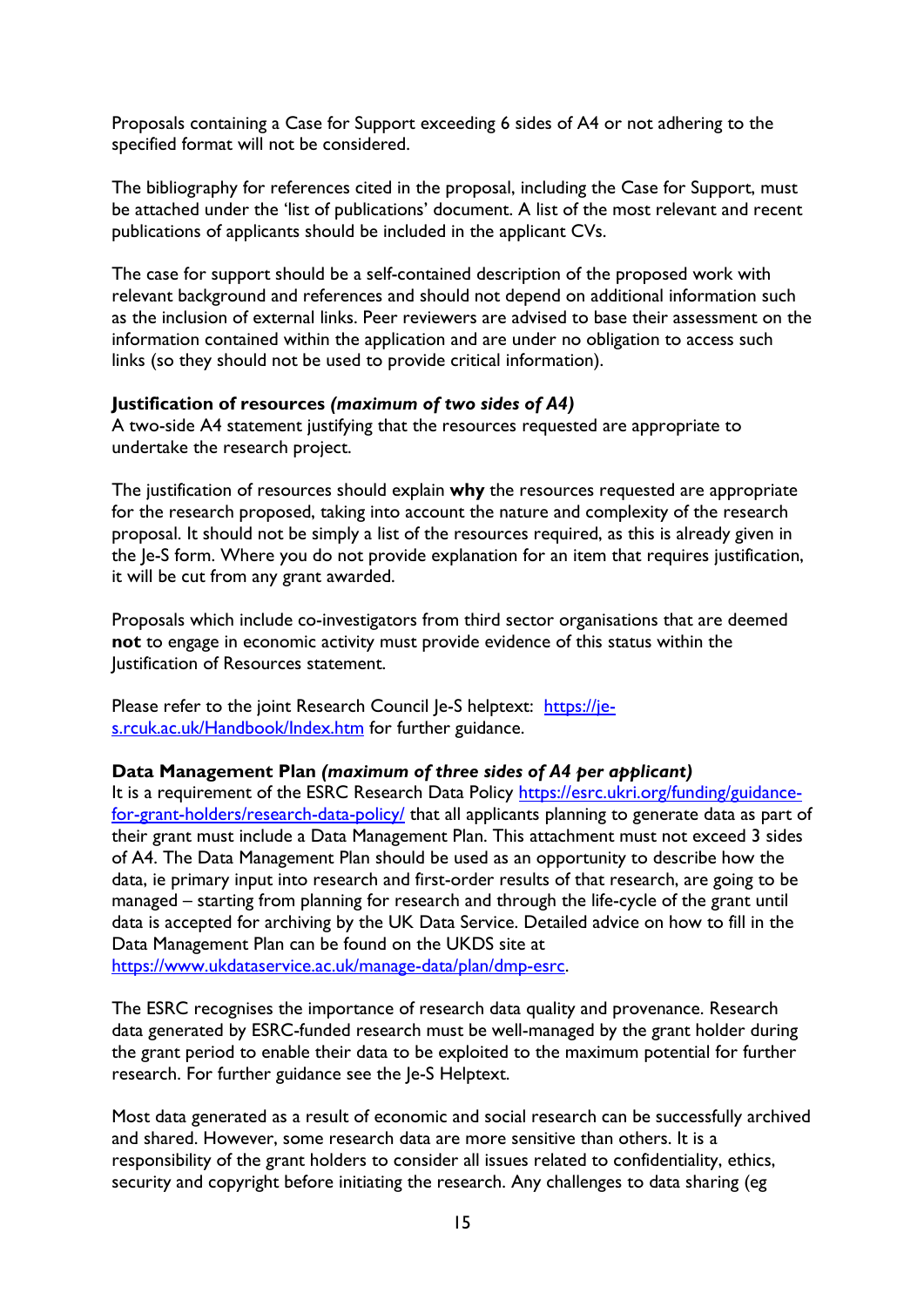copyright or data confidentiality) should be critically considered in a plan, with possible solutions discussed to optimise data sharing.

It is expected that Data Management Plan will include the consideration of the following points in the context of information presented in the Case for Support and Justification for Resources:

## • **Assessment of existing data**

o If you are creating new data sources as part of this project please explain why existing data sources cannot be re-used. If you envisage purchasing or reusing existing data sources please explain whether issues such as copyright and IPR have been addressed to ensure that the data can be shared i.e. explain how you plan to deal with permissions to share data you have created which is derived from data which you do not own.

## • **Information on new data**

- o Provide information on the data that will be produced or accessed by the research project, eg
- o data volume
- o data type
- o data quality, formats, standards documentation and metadata
- o methodologies for data collection and/or processing
- o source and trustworthiness of third party data.
- o Using standardised and interchangeable data formats ensures the long-term usability of data. Clear and detailed data descriptions and annotation, together with user-friendly accompanying documentation on methods and contextual information, makes data easy to understand and interpret and therefore shareable and with long-lasting usability.

## • **Quality assurance of data**

o Quality control of data is an integral part of a research process. Please briefly describe the procedures for quality assurance that will be carried out on the data collected at the time of data collection, data entry, digitisation and data checking. It must be ensured that the data recorded reflect the actual facts, responses, observations or events. For example this might include: documenting the calibration of instruments, the collection of duplicate samples, data entry methods, data entry validation techniques, methods of transcription.

## • **Back-up and security of data**

o Please describe the data back-up procedures that you will adopt to ensure the data and metadata are securely stored during the lifetime of the project. You may need to discuss your research organisation's policy on back-ups. If your data is sensitive (e.g. detailed personal data) in any way you should discuss appropriate security measures which you will be taking. Methods of version control (ie making sure that if the information in one file is altered, the related information in other files is also adopted, as well as keeping a track on a number of versions and their locations), should also be stated.

## • **Expected difficulties in data sharing**

o If you expect any obstacles to sharing your newly generated data please explain their causes and possible measures you are going to apply to overcome those. If you consider that there will be ethical issues which may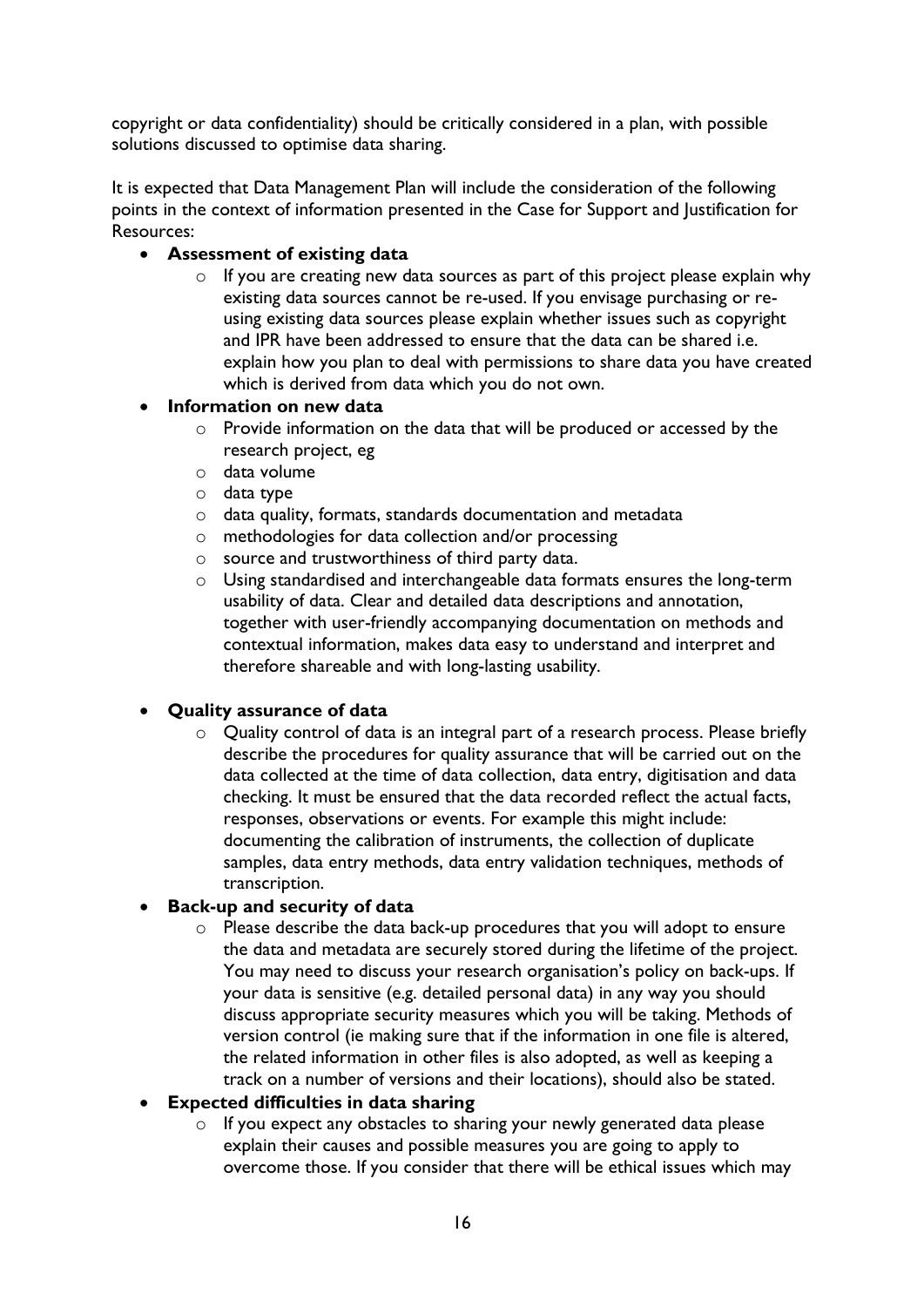cause difficulties in data sharing please explain your strategies for dealing with these issues in the relevant section in Je-S form, e.g. where possible discussing archiving with interviewees, anonymising data. Please refer to the requirements of ESRC Framework for Research Ethics <https://esrc.ukri.org/funding/guidance-for-applicants/research-ethics/>

- **Copyright/Intellectual Property Rights**
	- o Please state who will own the copyright and IPR of any new data that you will generate. For further information please refer to a relevant part of the ESRC Research Data Policy - [https://esrc.ukri.org/funding/guidance-for-grant](https://esrc.ukri.org/funding/guidance-for-grant-holders/research-data-policy/)[holders/research-data-policy/](https://esrc.ukri.org/funding/guidance-for-grant-holders/research-data-policy/)

## • **Responsibilities**

o Please indicate who within your research team will be responsible for data management, metadata production, dealing with quality issues and the final delivery of data for sharing or archiving. Please provide this information within the Staff Duties section in the Je-S form and where appropriate in the Justification of Resources. If several people will be responsible state their roles and responsibilities in the relevant section of the JeS form. For collaborative projects you should explain the coordination of data management responsibilities across partners in your Data Management Plan.

## • **Preparation of data for sharing and archiving**

o Please outline your plans for preparing and documenting data for sharing and archiving with the Social Data Service (unless otherwise agreed). Please identify any additional plans for data sharing, if any.

## • **Other issues**

Please indicate if there are there any other issues relating to data management or sharing.

## <span id="page-16-0"></span>**CV** *(maximum of two sides of A4 per applicant)*

A CV for each applicant, named research staff member and consultant must be included. This should include contact details, qualifications (including class and subject), academic and professional posts held since graduation, a list of the most relevant and recent publications, and a record of research funded by the ESRC and other bodies. This should not exceed two A4 sides.

## <span id="page-16-1"></span>**List of publications**

The bibliography for references cited in the proposal only should be attached. Please note publications not cited in the proposal should not be added here. A list of the most relevant and recent publications by the applicant should be included in the applicant CV. There is no formal page limit for this attachment, although as a general rule up to 3 sides of A4 would suffice.

## <span id="page-16-2"></span>**Final/interim reports** *(maximum of three sides of A4)*

Principal and Co-Investigators on current awards must submit a progress report on their current awards with any new proposal. The progress report should match their impact and output records on Researchfish.

The progress reports must not exceed three A4 sides per project. As part of this, all current and past award holders must ensure that the output records for current and past awards on Researchfish are up-to-date, as this information might be taken into account.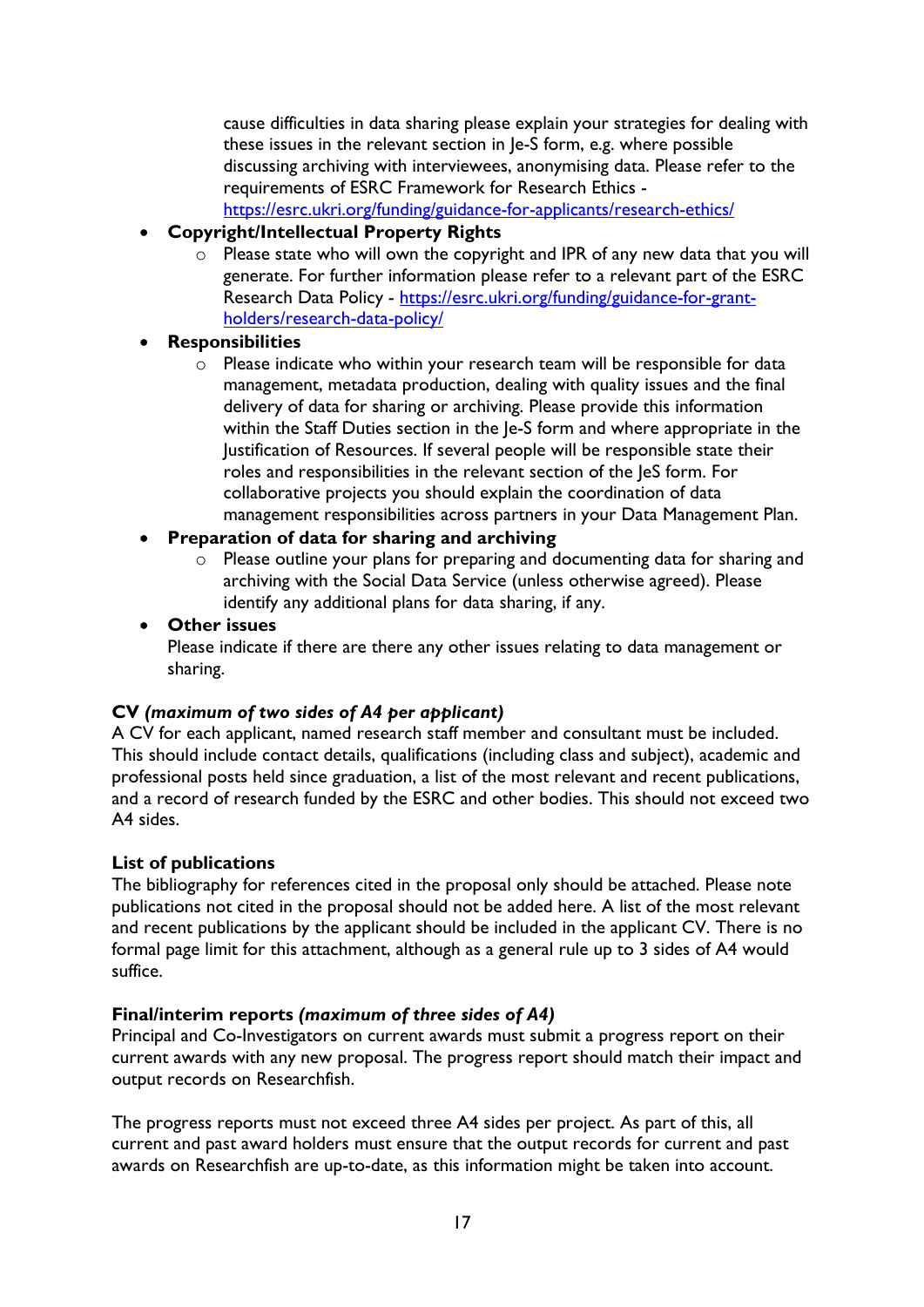<span id="page-17-0"></span>**Proposal cover letter/letter of support** *(maximum of one side of A4 per document)* If this proposal is an invited resubmission to the ESRC, the appropriate cover letter(s) must be included. A covering letter summarising the major revisions must accompany the proposal. Resubmissions without covering letters will not be accepted for processing.

Proposal cover letter attachment type can be used to upload a declaration of interest [https://webarchive.nationalarchives.gov.uk/20200929010642/https://www.ukri.org/files/legacy](https://eur01.safelinks.protection.outlook.com/?url=https%3A%2F%2Fwebarchive.nationalarchives.gov.uk%2F20200929010642%2Fhttps%3A%2Fwww.ukri.org%2Ffiles%2Flegacy%2Fdocuments%2Fdeclarationofinterests-applicants-pdf%2F&data=04%7C01%7CJulian.Style%40esrc.ukri.org%7Cfa4eda9777214479056c08d88be3defa%7C2dcfd016f9df488cb16b68345b59afb7%7C0%7C0%7C637413158094663635%7CUnknown%7CTWFpbGZsb3d8eyJWIjoiMC4wLjAwMDAiLCJQIjoiV2luMzIiLCJBTiI6Ik1haWwiLCJXVCI6Mn0%3D%7C1000&sdata=8o%2B7HrekVY734FFX2cE4ixxZFPJ71UKWBjm%2F%2BcX74fs%3D&reserved=0) [/documents/declarationofinterests-applicants-pdf/,](https://eur01.safelinks.protection.outlook.com/?url=https%3A%2F%2Fwebarchive.nationalarchives.gov.uk%2F20200929010642%2Fhttps%3A%2Fwww.ukri.org%2Ffiles%2Flegacy%2Fdocuments%2Fdeclarationofinterests-applicants-pdf%2F&data=04%7C01%7CJulian.Style%40esrc.ukri.org%7Cfa4eda9777214479056c08d88be3defa%7C2dcfd016f9df488cb16b68345b59afb7%7C0%7C0%7C637413158094663635%7CUnknown%7CTWFpbGZsb3d8eyJWIjoiMC4wLjAwMDAiLCJQIjoiV2luMzIiLCJBTiI6Ik1haWwiLCJXVCI6Mn0%3D%7C1000&sdata=8o%2B7HrekVY734FFX2cE4ixxZFPJ71UKWBjm%2F%2BcX74fs%3D&reserved=0) any private, personal or commercial interests relating to an application for funding to the ESRC must be declared

Exceptionally letters of support can be submitted as part of a proposal; provided they are essential to the successful conduct of the research (eg confirming access to datasets, or confirming access to or use of the facilities provided by named organisations). Letters of support can be accepted by email, and must be signed and dated within six months of the proposal submission date. General letters of support that are not essential for the successful conduct of the research or do not confirm any specific contribution to the project should not be included.

## <span id="page-17-1"></span>**Other attachments**

## **Technical Appendix**

Technical and some limited non-technical information specifica to the project may also be submitted as a separate attachment under 'other' attachment. Technical information includes: glossaries of technical terms, charts, diagrams and tables which help to clarify key points within the proposal, statistical formulae, and supporting material on methodological techniques (eg sampling methods, survey design). Non-technical information that may be included in other attachments includes bibliographic details, summary approaches to any ethical issues and letters of support that are essential to the successful conduct of the research (eg access to datasets, or organisations). Such attachments must not exceed six A4 sides in total. Copies of articles, working papers or general letters of support should not be included.

# <span id="page-17-2"></span>**Proposal classifications**

The information provided in this section will be used by us to identify appropriate peer reviewers. It would therefore assist us greatly if you could populate the Research Area/Qualifiers/Keyword sections to provide a comprehensive description of your area of expertise.

The Proposal classification area is a harmonised (and expanded) structure agreed with other UKRI research councils. Therefore, if your area of expertise crosses the remits of more than one UKRI research council you will now only need to provide the information once.

It is an essential requirement that your **primary research area** is in the social sciences. We strongly encourage inter/multidisciplinary working both within and beyond the social sciences, as long as at least 50 per cent of the proposed programme of research is within ESRC remit. Please refer to the list of research areas that fall within ESRC remit [\(https://esrc.ukri.org/about-us/what-is-social-science/social-science-disciplines/\)](https://esrc.ukri.org/about-us/what-is-social-science/social-science-disciplines/) for further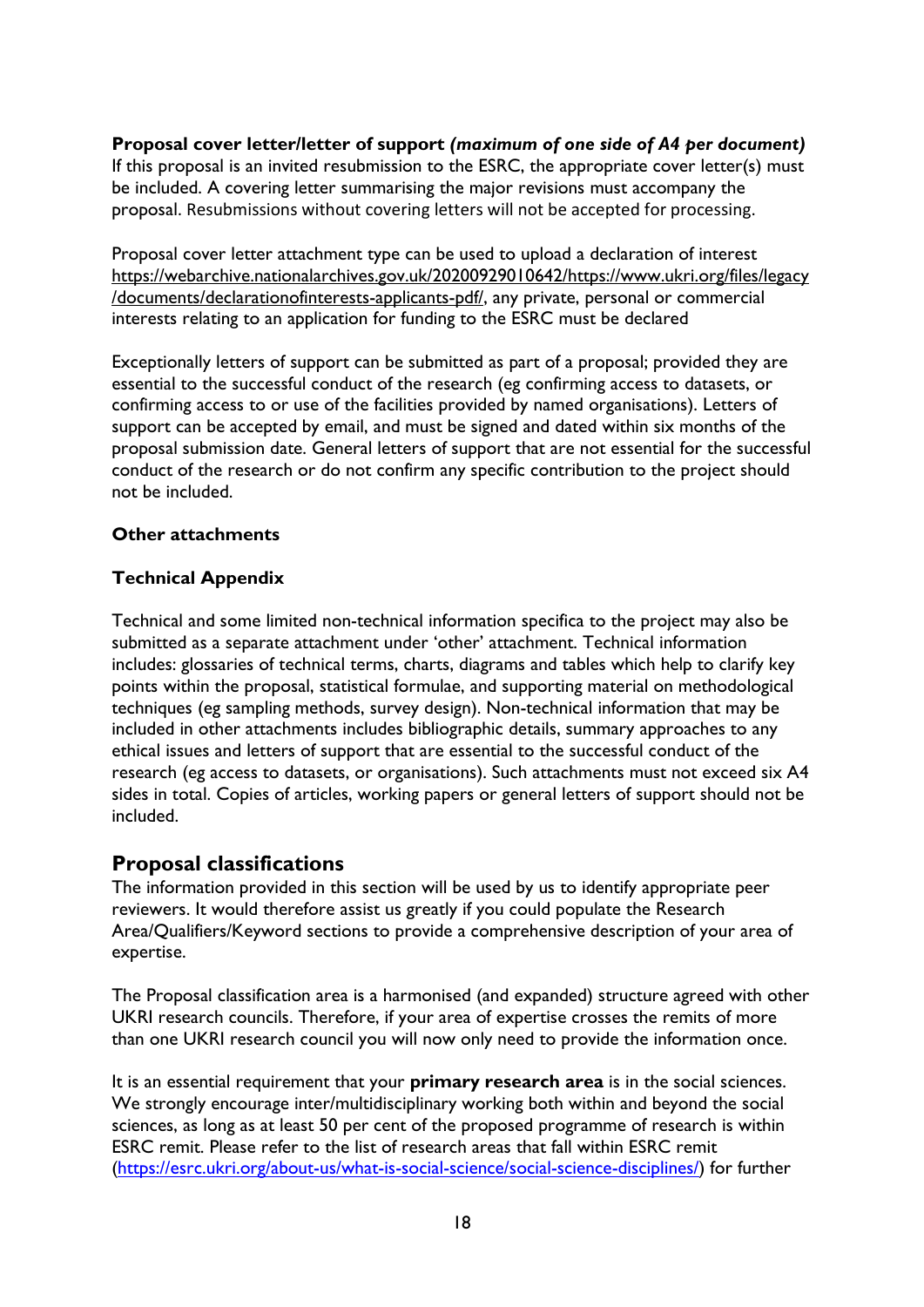information. Please note this information is used to determine eligibility for ESRC funding and to assist in the selection of appropriate reviewers.

There are three parts to the harmonised classification:

## 1. **Research Areas**

These should be used to indicate the subject area(s) or disciplines relevant to the proposal. Research Areas are structured on three levels. For some subject areas all three levels have been defined, for others only two levels. The top level – Research Area – should be used to navigate to the relevant subject areas.

Select the subject area(s) at the second level and/or third level where this is available. Please try to select terms at the lowest level to describe the subject area. Select up to five second-level Research Areas. Within the second-level Research Areas make as many selections at the third level as required.

Once you have selected the relevant Research Area(s), please ensure that you set one as primary.

## 2. **Qualifiers**

Qualifiers are terms that further describe the area of research. They are grouped by type, for example Approach (methodological approach), Geographic Area, or Theoretical Methods.

Select as many Qualifiers as are relevant to enable the Research Councils to gain a more detailed understanding of the area of research/study.

## 3. **Free-text Keywords**

Free-text Keywords may be used to describe the subject area of the proposal in more detail.

For more guidance on how to enter Research Areas, Qualifiers and Free-text Keywords on the Je-S form please refer to the appropriate Je-S help text.

# <span id="page-18-0"></span>**Submit your proposal**

After all mandatory sections have been completed, the submit button will appear across the top menu bar. Please ensure that you have **completed all attachments** that are not standard mandatory attachments for Je-S but are a **mandatory requirement to be completed for this specific call.** The submit button will route your finalised proposal to the authorising facility within your organisation (as explained in the 'Before creating your proposal' section above).

# <span id="page-18-1"></span>**Tracking your proposal**

There are additional document maintenance actions that can be undertaken via the Document actions button. For example, the 'Show submission path' will indicate to you where in the organisation submission chain the proposal currently is located (and who holds current responsibility) - eg owner, approval pool, submitter pool or submitted to Council.

# <span id="page-18-2"></span>**Further enquiries**

Enquiries relating to ESRC research funding rules and proposal procedures should be addressed to:

• Email: [esrcenquiries@esrc.ukri.org](mailto:esrcenquiries@esrc.ukri.org)